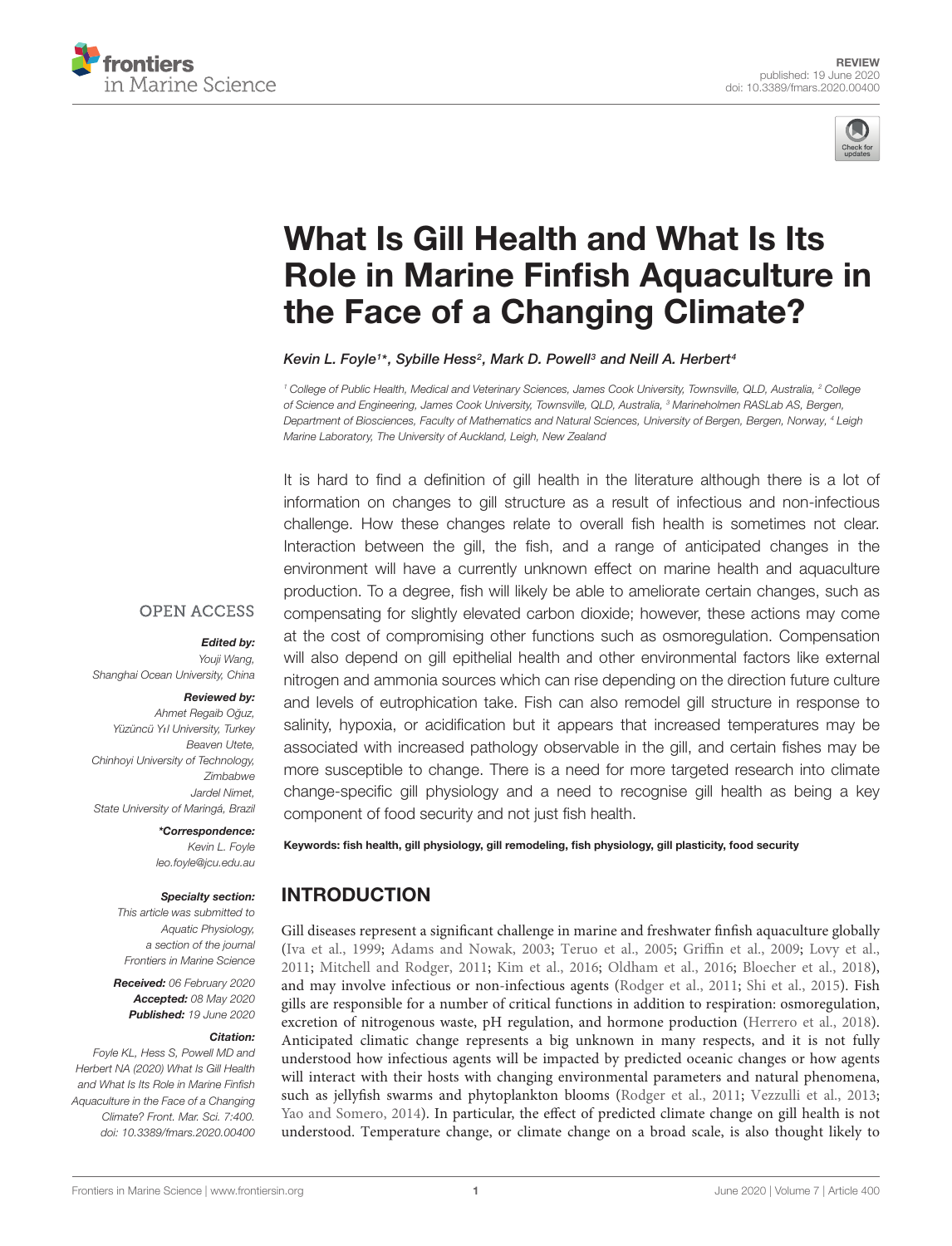impact aquaculture through changes in the supply of fishmeal, fish oil, and ingredients derived on land as well as potentially increasing rates of eutrophication, harmful algal blooms, storminess, acidification, and disease [\(Klinger et al.,](#page-13-4) [2017\)](#page-13-4). Other anticipated impacts, around the British Isles, for example, include risks to infrastructure as a result of changes in the frequency and strength of storms, shifting shoreline morphology if sea levels rise, and altered rainfall patterns affecting turbidity and nutrient loading of rivers that, in turn, may trigger harmful algal blooms [\(Callaway et al.,](#page-11-2) [2012\)](#page-11-2) and presumably risk gill disease and subsequent fish health. Indeed, emergence, translocation, and virulence of diseases, parasites, and pathogens are some of the more serious but least predictable effects of climate change [\(Callaway et al.,](#page-11-2) [2012;](#page-11-2) [Vezzulli et al.,](#page-15-0) [2013\)](#page-15-0). There is growing concern over the role of jellyfish in gill disease with multiple reports of fish kills from several species and from biofouling organisms [\(Purcell et al.,](#page-14-4) [2007;](#page-14-4) [Baxter et al.,](#page-11-3) [2011a,](#page-11-3)[b,](#page-11-4) [2012;](#page-11-5) [Marcos-López et al.,](#page-13-5) [2016;](#page-13-5) [Bosch-Belmar et al.,](#page-11-6) [2017\)](#page-11-6). Although there are likely to be multifactorial causes to population changes in jellyfish, such as anthropogenic "fishing down the food chain" and changes in eutrophication, there seems to be evidence in Japan, the Mediterranean, and the Irish Sea that, as a result of warming conditions and climate change, some species of jellyfish are becoming more abundant in some areas although not in others [\(Richardson et al.,](#page-14-5) [2009\)](#page-14-5). The United Nations describes climate change as the defining issue of our time. . .[with] weather patterns that threaten food production [\(Anon,](#page-11-7) [2019\)](#page-11-7). The projected increase of the average temperature could also warm oceans to depths of at least 3000 m, which may have direct and indirect effects on aquatic organisms, such as their metabolism and migration to other geographical areas, as well as the formation of harmful algal blooms that could form marine biotoxins and contaminate, for example, mussels used for food production [\(Miraglia et al.,](#page-13-6) [2009\)](#page-13-6). The same United Nations report warns of predicted sea level rises of 24–30 cm by 2065 compared to pre-Industrial Revolution levels and reports an increase in global temperature of 0.85◦C in the period from 1880 to 2012. By 2100, the concentration of atmospheric carbon dioxide is expected to exceed 500 parts per million with global temperatures expected to rise by at least 2◦C [\(Hoegh-Guldberg](#page-12-2) [et al.,](#page-12-2) [2007\)](#page-12-2). The authors report these values significantly exceed those of at least the past 420,000 years during which most extant marine organisms evolved. What effect this will have on gill health and subsequently on fish health remains to be seen.

## WHAT IS GILL HEALTH?

In order to begin to understand the effect of anticipated climate change on a fish's health, understanding what gill health is and what affects it is probably a good start. The central tenet of homeostasis in most health sciences is that physiological function in the face of stressors should be maintained within safe operational limits. How important the gill is to fish and how far limits can be stretched before health is compromised is not well understood. [Aristotle](#page-11-8) [\(350 Bc\)](#page-11-8), within his work Historia Animalium, noted that the fish gill was an "exceptional organ,"

but it was not until the late 1800s and early 1900s that the true multifunctional nature of the fish gill was established. Fish are the most diverse vertebrate group on Earth with approximately 25,000 species, all with marked anatomical and physiological differences at different latitudes and in different niches, and this review cannot generalize the situation for all fish that have evolved diverse gill function for different modes of life, active or sedentary, and physicochemical environments, such as temperature, oxygen, salinity, turbidity, and ammonia.

Attributing fish health to gill health is not always immediately obvious, and measuring the health of the gill can be problematic. Obtaining a definition of health itself in veterinary medicine is surprisingly difficult. A very simple definition of health in veterinary medicine might essentially be a dichotomous one, the presence or absence of disease [\(Gunnarsson,](#page-12-3) [2006\)](#page-12-3)—a view popular in epidemiological studies in which disease frequency is often calculated based on whether the animal or population has or has not got the disease in question. This is, in turn, subject to case definitions, inclusion and exclusion criteria, and subsequent sensitivity and specificity impacts. Within the context of veterinary medicine, Gunnarsson found definitions of health in only 8% of 500 relevant publications. He described five categories of health definition: health as normality, as biological function, as homeostasis, as physical and psychological well-being, and as productivity including reproduction. Defining gill health itself is more elusive.

Although there are many excellent descriptions of lesions encountered in gills and how branchial tissue responds to infectious and non-infectious injury, the concept of gill health is not explicitly defined, but rather assumed based on reference made to normal and abnormal anatomical structure, disruption of branchial function, and further effects on the individual and population including altered production parameters [\(Wildgoose,](#page-15-2) [2002;](#page-15-2) [Ferguson,](#page-12-4) [2006;](#page-12-4) [Noga,](#page-13-7) [2010;](#page-13-7) [Roberts,](#page-14-6) [2012\)](#page-14-6). Presence of detectable change is more clearly described than the health of the gill per se, and based on current descriptions, gill health might, therefore, be framed around the presence or absence of detectable change—an opinion consistent with health as a function of normality and presumably biological function that [Gunnarsson](#page-12-3) [\(2006\)](#page-12-3) describes. However, gill disease should also be interpreted through a combination of behavior, clinical signs, gross pathology, histopathology [\(Mitchell et al.,](#page-13-8) [2012\)](#page-13-8), and other laboratory findings, an approach familiar to veterinary and fish health care practitioners. Other data have also been used to assess overall health status, including Fulton's condition factor (CF), hepatic somatic index (HSI), and hematocrit and also gill histopathology [\(Saraiva et al.,](#page-14-7) [2015\)](#page-14-7). Histological indicators of gill disease include hypertrophy and hyperplasia of the epithelial and mucus cells, presence or absence of mast cells, lymphocytic and eosinophilic granular cell (EGC) infiltration, hyperemia and necrosis of gill tissue, and sequential progression of histopathology lesions [\(Ferguson et al.,](#page-12-5) [1992;](#page-12-5) [Dyková and](#page-12-6) [Novoa,](#page-12-6) [2001;](#page-12-6) [Bermingham and Mulcahy,](#page-11-9) [2004;](#page-11-9) [Andrews et al.,](#page-11-10) [2010;](#page-11-10) [Saraiva et al.,](#page-14-7) [2015\)](#page-14-7). A disadvantage of histopathology is the subjective nature of interpretation, and a number of workers have devised evaluation schemes similar to those used to assess gross lesions to transform qualitative histological observations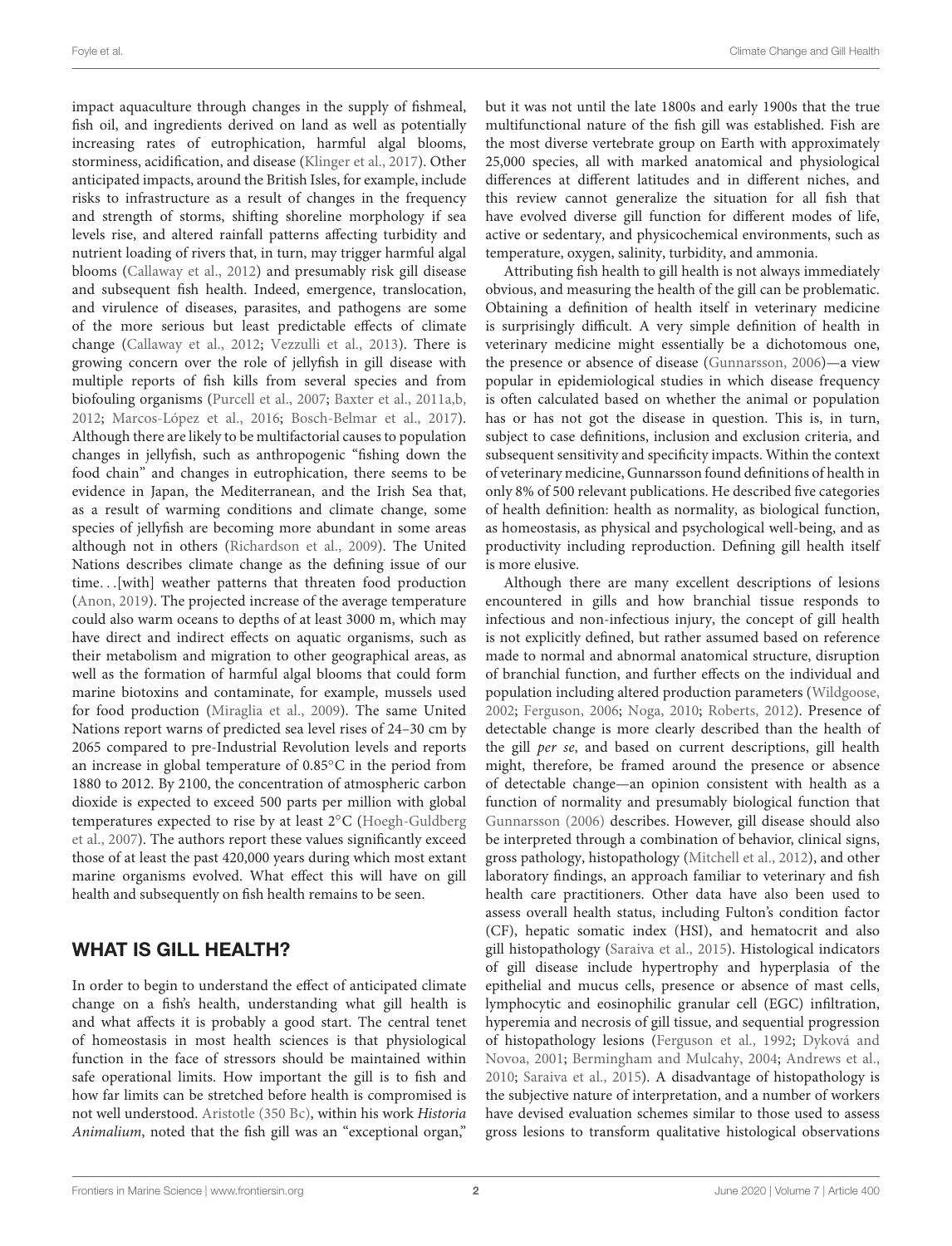into semi-quantitative indices [\(Bernet et al.,](#page-11-11) [1999;](#page-11-11) [Mitchell et al.,](#page-13-8) [2012;](#page-13-8) [de Lima Cardoso et al.,](#page-12-7) [2018\)](#page-12-7). Behavioral changes and clinical signs, such as "coughing," gasping, and excessive mucus production can indicate direct branchial tissue irritation or damage, and flared opercula and gilling can indicate a reaction to adverse environmental conditions [\(Roberts and Smith,](#page-14-8) [2011\)](#page-14-8). Inspecting grossly apparent pathology allows the examiner to assess changes in anatomical structure at the macroscopic level and to avoid the subjective nature of interpretation; attempts to standardize and semi-quantify lesions with scoring regimes that can be non-specific or specific to a particular infection, like amoebic gill disease (AGD), have been created [\(Adams and](#page-11-12) [Nowak,](#page-11-12) [2001;](#page-11-12) [Wildgoose,](#page-15-2) [2002;](#page-15-2) [Ferguson,](#page-12-4) [2006;](#page-12-4) [Taylor et al.,](#page-14-9) [2009;](#page-14-9) [Noga,](#page-13-7) [2010;](#page-13-7) [Mitchell and Rodger,](#page-13-2) [2011;](#page-13-2) [Rodger et al.,](#page-14-2) [2011;](#page-14-2) [Roberts,](#page-14-6) [2012;](#page-14-6) [Saraiva et al.,](#page-14-7) [2015;](#page-14-7) [Bloecher et al.,](#page-11-1) [2018\)](#page-11-1). Macroscopic or gross examination is commonly used to assess the need to treat significant gill conditions like AGD [\(Taylor](#page-14-9) [et al.,](#page-14-9) [2009\)](#page-14-9) and is taken as an indicator of gill health and as a proxy for fish health—at least in the early stages of disease progression; in the latter stages of "disease," there will likely be a number of other signs contributing to the overall assessment of fish health. In addition, diagnostic tools, like quantitative PCR, are used for initial diagnosis and as a method of "scoring" the severity of infection as in the case of Paramoeba peruans, Ca. Brachiomonas cisticola, and Desmozoon lepeophtherii, which, together and in combination with harmful algal and zooplankton, have given rise to the term "complex gill disease" (CGD) [\(Gjessing](#page-12-8) [et al.,](#page-12-8) [2019\)](#page-12-8). In the case of CGD, macroscopic gill scoring may not necessarily reflect the gill pathology associated with any individual agent. Thus, although only semi-quantitative, tools like PCR are useful. Other technologies, like shape recognition, expression of inflammatory cytokines and gill mucus proteins, and assessment of immune status, have also been used at a laboratory level to assess health of the animal by the presence or absence of changes in the gill [\(Powell et al.,](#page-14-10) [2014;](#page-14-10) [Valdenegro-](#page-15-3)[Vega et al.,](#page-15-3) [2014;](#page-15-3) [Saraiva et al.,](#page-14-7) [2015;](#page-14-7) [Shi et al.,](#page-14-3) [2015;](#page-14-3) [Sweidan](#page-14-11) [et al.,](#page-14-11) [2015\)](#page-14-11). In channel catfish Ictalurus punctatus, gill pathology associated with Henneguya spp. appeared to be secondary to pre-inflammatory destruction of collagen and gill cartilage [\(Lovy](#page-13-1) [et al.,](#page-13-1) [2011\)](#page-13-1), suggesting that, at least in some cases, gill health may already be compromised before the observable changes we assume have been caused by the identifiable agent. Ironically, the initial presence of Paramoeba perurans could be taken as a sign of a healthy gill because the ameba are known to infect or re-infect healthy tissue only [\(Adams and Nowak,](#page-11-0) [2003\)](#page-11-0). The effect of various lesions, including hyperplasia and hypertrophy, is not always easy to translate into a meaningful assessment of branchial function, and the multifactorial nature of determinants causing gill disease appears highly likely. Because correct clinical interpretation of findings is complex and includes recognizing that a healthy gill condition is not just characterized by the complete absence of any histopathological changes, it appears that healthy gills do not always have to be completely "normal" in appearance, and apparently, clinically healthy fish may have gills displaying moderate alterations, such as epithelial hyperplasia or mild inflammatory reactions or even the presence of a primary determinant of disease [\(Adams and Nowak,](#page-11-0) [2003;](#page-11-0) [Bernet et al.,](#page-11-13) [2004;](#page-11-13) [Wiik-Nielsen et al.,](#page-15-4) [2017\)](#page-15-4). It seems intuitive that visible changes to gill tissue are going to be influenced by and, in some cases, caused by the environment the fish is raised in and that this, in turn, must be affected by any climate change. The influence of environment also depends largely on the method of culture, meaning production methods in aquaculture affect gill health and, presumably, as a result, fish health.

## FISH IN FISHERIES AND AQUACULTURE

Fish culture techniques vary widely but can be described as involving the use of open systems (including wild fish capture and ranching, pond aquaculture, and net-pen cage systems), semi-closed systems (enclosed net-bag, sea-tank systems, pumpashore flow-through tank systems), and fully closed recirculating aquaculture systems (RAS). These types of production impose different demands on fish welfare, stress, and physiology. For example, open systems typically use relatively low stocking densities of approximately  $<$  20 kg/m<sup>3</sup> in marine net-pens compared with  $> 50 \text{ kg/m}^3$  in closed RAS ([Figure 1](#page-3-0)).

There are different demands for water flow and water quality mitigation (filtration, nitrification, oxygenation, and disinfection) in closed systems compared to open systems in which water quality is a direct function of the environment. In terms of gill pathology, closed systems are more likely to be affected by water quality issues rather than external influences, such as plankton or pathogens [\(Holan et al.,](#page-12-9) [2019\)](#page-12-9). Consequently, RAS-based aquaculture is generally thought to be less susceptible to climate change impacts that might affect plankton or pathogen loads externally. Interactions between aquacultured and wild fish and their environment are a significant challenge in marine farming, but it should be emphasized that open-system farming represents both a risk to the (wild fish) environment and from the (wild fish) environment although the full import of that argument is beyond this review. Land-based farms are not always able to escape either. [Wiik-Nielsen et al.](#page-15-4) [\(2017\)](#page-15-4) find that the intake of seawater in an enclosed (land-based) system might be a route of entry for gill bacterial infections, such as Candidatus Branchiomonas cysticola, which can then be horizontally transmitted within the system. This translocated pathogen then has welfare and economic effects later in the cycle because it primarily affects Atlantic salmon pre-smolts and impacts smolt "quality" and future survival once transferred to sea, where a plethora of challenges and stressors await them. Although total bacterial loading on its own has not been directly linked to specific gill health issues, the presence of specific bacterial communities does appear to be important for larval fish performance, at least, with attendant repercussions to welfare and economic return [\(Munro et al.,](#page-13-9) [1994;](#page-13-9) [Salvesen et al.,](#page-14-12) [1999;](#page-14-12) [Verner-Jeffreys et al.,](#page-15-5) [2003\)](#page-15-5). In freshwater, conditions of poor water quality due to poor hygiene, increased temperature, and reduction in oxygen levels are significant risk factors for bacterial gill disease (BGD) caused by Flavobacterium branchiophilum, resulting in the proliferation of gill tissue and mucus that compromise gas exchange [\(Speare and Ferguson,](#page-14-13) [2006;](#page-14-13) [Good et al.,](#page-12-10) [2015\)](#page-12-10). In marine systems, on the other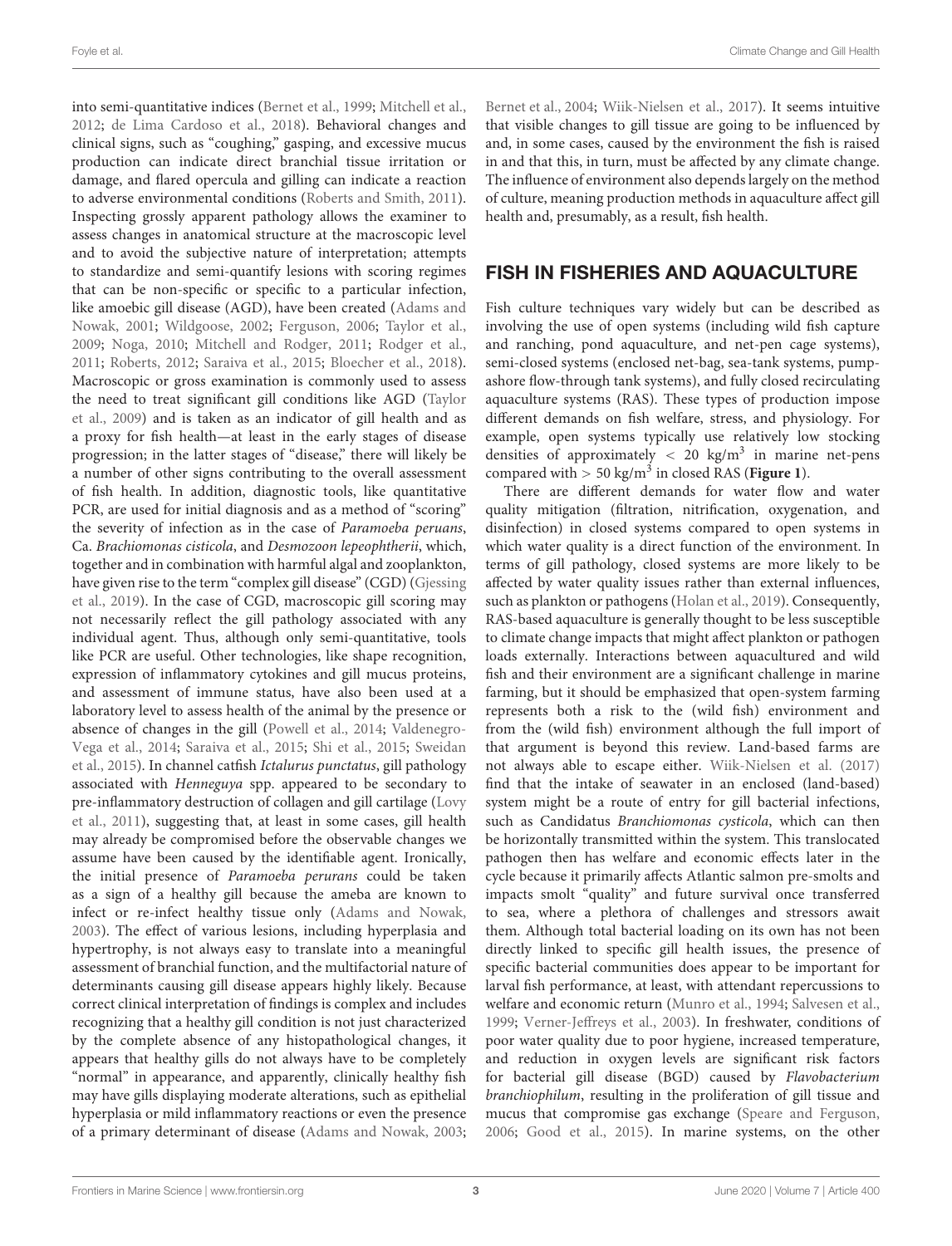

<span id="page-3-0"></span>

<span id="page-3-1"></span>hand, Tenacibaculum maritimum infections are acutely necrotic and often opportunistic, invading mechanically damaged gills, including those compromised by algae [\(Powell et al.,](#page-14-14) [2004,](#page-14-14) [2005;](#page-14-15) [Rodger et al.,](#page-14-2) [2011\)](#page-14-2). A rise in environmental temperature and organic carbon or eutrophication [\(Cochrane et al.,](#page-12-11) [2009;](#page-12-11) [De Silva](#page-12-12) [and Soto,](#page-12-12) [2009;](#page-12-12) [Koehn et al.,](#page-13-10) [2011\)](#page-13-10) seems likely to increase organic load and algae communities and could, therefore, result in further increases in total bacterial communities, which may increase levels of certain pathogens and disease outbreaks. Although T. maritimum is tolerant of a wide salinity range (10–35 ppt) and rarely occurs at temperatures below 15◦C [\(Avenano-Herrera et al.,](#page-11-14) [2006\)](#page-11-14), the effect of environmental change on the progression of such infections and the consequence of their observable lesions is unknown. In light of this, and as an alternative to open production systems, mitigating the effects of an uncertain climate, such as temperature change, seems to be feasible through the use of highly intensive land-based facilities equipped with recirculation aquaculture technology [\(Ahmed](#page-11-15) [et al.,](#page-11-15) [2019\)](#page-11-15). This would appear less applicable to open systems where environmental impacts of climatic change are likely to have a significant effect on production with the need for fish to be raised in locations of good water quality with lower levels of phyto- and zooplankton blooms. The environmental effect of having aquaculture in these zones with lower levels of phytoand zooplankton blooms may be increased eutrophication a problem thought likely to occur already with anticipated change, reducing the benefit of such pristine sites [\(Townhill](#page-14-16) [et al.,](#page-14-16) [2018\)](#page-14-16). This is being addressed in some sectors of the aquaculture industry with the implementation of semi-closed and fully closed aquaculture systems, particularly for high-value coldwater species such as salmonids. However, for more temperate or tropical species, reliance remains on open systems. Semiclosed systems in marine aquaculture are driven by the need for a required freshwater stage in a semi-controlled environment (e.g., Atlantic salmon smolts, barramundi fry). If time held at sea can be reduced, the impact of infection from ectoparasites, such as the sea louse Lepeophtheirus salmonis, Caligus rogercressi, and P. perurans, can be somewhat reduced. Although closed systems appear to provide a distinct advantage as discussed previously, they may result in environments that facilitate severe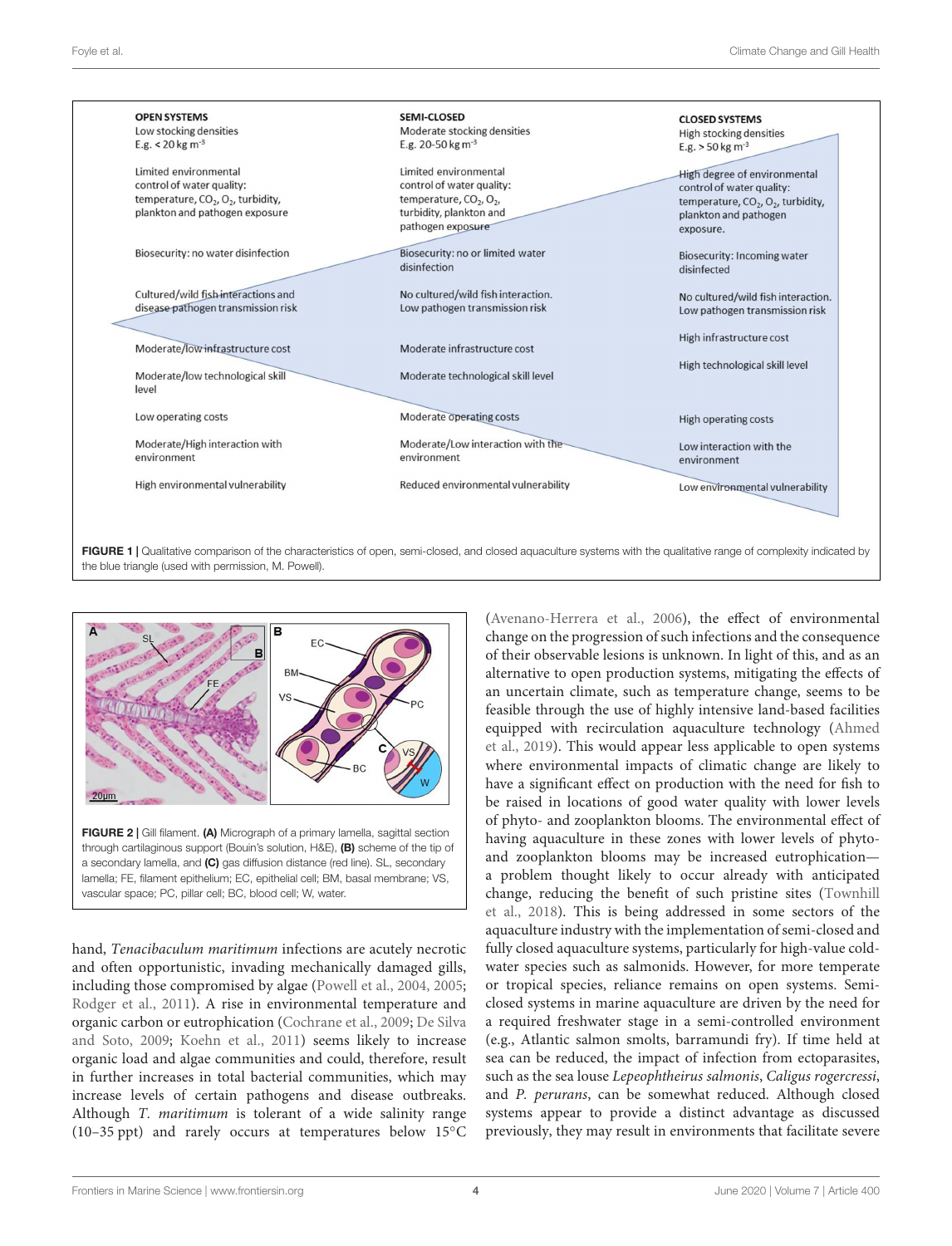Foyle et al. Climate Change and Gill Health

gill pathology and fish mortality [\(Mouton et al.,](#page-13-11) [2013\)](#page-13-11). Closed systems may exclude agents, such as sea lice; however, they pose a risk for entrapment of other agents (including P. perurans) and harmful algae and jellyfish that are already a significant cause of gill morbidity and will presumably be more so as a result of environmental changes [\(O'Neil et al.,](#page-14-17) [2012\)](#page-14-17). An alternative strategy in order to escape the pathogens and harmful agents associated with inshore open-system aquaculture has been to move operations offshore into open ocean culture [\(Klinger et al.,](#page-13-4) [2017\)](#page-13-4). Unlike land-based production systems, aquaculture is constrained by variables that are less predictable and are influenced by climate change, including temperature and oceanographic parameters. However, despite this and depending on geographical location, open-ocean farming in the face of climate change predictions may remain a commercially viable option although, in order to exploit the benefits of offshore farming and circumnavigate climate change stressors in coastal waters, substantially larger and more robust infrastructure are required [\(Klinger et al.,](#page-13-4) [2017\)](#page-13-4). This could be in the form of larger structures capable of holding more fish, and the infrastructure capital cost per ton of fish produced will decrease. Unlike inshore aquaculture in relatively sheltered and, in some cases, shallow bays, where the maximum permitted biomass is regulated as a function of the impact on the sea bed, offshore environments with deep water and strong currents, are likely to be less impacted by stringent environmental regulation because fishborne sediments are more likely dispersed with, presumably less environmental impact.

# The Economic Sensitivity of Fish Production to Climate Change: Open Versus Closed Production

Although RAS technology is economically feasible and widely used in a number of different fish production environments, it is not without significant operational and economic risk. Perhaps the biggest limitations are the scale of production, poor design, overambitious production scheduling, and ineffective operations that compromise financial sustainability and longevity [\(DeIonno et al.,](#page-12-13) [2006;](#page-12-13) [Jeffrey et al.,](#page-13-12) [2011\)](#page-13-12). The extent to which RAS can replace open-ocean farming is currently being debated. Estimating the feasibility and cost of replacing open-ocean netpen aquaculture with land-based RAS, therefore, makes for an interesting comparison (**[Table 1](#page-4-0)**). The intensification of production on land leads to a significant increase in the cost of production compared to open-ocean net-pen farming, and this is a significant vulnerability [\(Warrer-Hansen,](#page-15-6) [2015\)](#page-15-6) with potential social welfare connotations. However, a significant benefit of RAS-based culture is allowing fish to be farmed in a range of environments not limited to the coastal regions or to the natural range of a given species. [Tvete](#page-15-7) [\(2016\)](#page-15-7) reported that the costs for a marine farm of 5000-ton capacity in Norway would be in the range of 325–470 million NOK (\$42.7–\$53.5 million USD), and a land-based facility with the same level of production would cost, on average, slightly less at 300–450 NOK (\$34.1–\$51.2 million USD). After performing a modeled analysis of land-based salmon farming, [Bennich](#page-11-16) [\(2015\)](#page-11-16) concluded that, under ideal conditions,

<span id="page-4-0"></span>TABLE 1 | Comparison of production requirements for 1.3 M tons of Atlantic salmon (Salmo salar), currently produced in Norway in ocean net-pen farming with that same production in recirculating aquaculture systems (RAS).

|                                                                                               | Open Ocean net-pen                                               | <b>RAS</b>                                                 |
|-----------------------------------------------------------------------------------------------|------------------------------------------------------------------|------------------------------------------------------------|
| Land/coastal area use 130<br>facilities @10.000 tons each 650<br>facilities @ 2000 tons each  | 4238 km <sup>2</sup> 21 190 km <sup>2</sup>                      | 11 7 $km^2$                                                |
| Water use <sup>1</sup> 130 facilities<br>@10,000 tons each 650 facilities<br>@ 2000 tons each | 169.5 km <sup>3</sup> 847.5 km <sup>3</sup>                      | $0.052$ km <sup>3</sup><br>$(5.2 \times 10^7 \text{ m}^3)$ |
| Energy use (6 kWh/kg)                                                                         |                                                                  | 7.8 TWh                                                    |
| Sludge production                                                                             |                                                                  | 240 ktons                                                  |
| CO <sub>2</sub> production (kg CO <sub>2</sub> eq/kg)                                         | $3.0*$                                                           | 5.1                                                        |
| Cost of production                                                                            | 28 NOK/kg <sup>2</sup> \$3.2 USD/kg 33.8<br>NOK/kg3 \$3.9 USD/kg | 43.6 NOK/kg<br>\$5.0 USD/kg                                |

Data sourced from [Hilmarsen et al.](#page-12-14) [\(2019\)](#page-12-14). <sup>1</sup>Assuming an average net pen depth of 40 m (0.04 km). <sup>2</sup>Based upon Norwegian Fisheries Directorate data 2016 for normal production. <sup>3</sup> Based upon 10 sea lice treatments during production.

the production cost was approximately 21 NOK/kg, 8 NOK lower than the equivalent net-pen sea culture cost, meaning that production on land was viable. However, if production costs exceeded net-pen production by 8 NOK/kg (to 35 NOK/kg), then earnings before interest and taxes were negative, and the cost of recovering initial investments was not possible. Landbased production is, therefore, very sensitive to the cost of production, and this is heavily influenced by the need to maintain optimal water quality within the production system. This is important because unforeseen costs could arise from fish gill health in land-based operations in the form of treatment costs, production losses, and intangible costs, and these could tip the balance of optimality from land-based operations back to open production systems with all the increased susceptibility to oceanic changes that entails. Gill health is, therefore, an important component within the economics of fish food production and climate change mitigation potentially, and this should not be ignored. In addition, poor food conversion from impaired gill function, increased mortalities, cost of disposal, the cost of medication if required, and altered management practices can become significant [\(Shinn et al.,](#page-14-18) [2015;](#page-14-18) [Rodger,](#page-14-19) [2016;](#page-14-19) [Herrero](#page-12-1) [et al.,](#page-12-1) [2018\)](#page-12-1). In the case of P. paramoeba in particular, it is thought that increased temperature may affect the host response and favor higher attachment/growth capacity of the amebae [\(Benedicenti et al.,](#page-11-17) [2019\)](#page-11-17) influencing the development of AGD and possible progression of CGD. In addition to the significant cost of AGD, parasitism, such as amyloodiniosis, kudoa, Myxobolus spp., and Pleistophora spp., are known to have major economic impacts exacerbated by temperature increases [\(Shinn et al.,](#page-14-18) [2015\)](#page-14-18). How climate change impacts these costs will depend on many parameters, but as described above, it will also be influenced heavily by the production system, which needs to be taken into account. The role of gill health in the production of fish under climate change scenarios in different production systems is central and complex, but what do we know about how predicted change will impact gill function?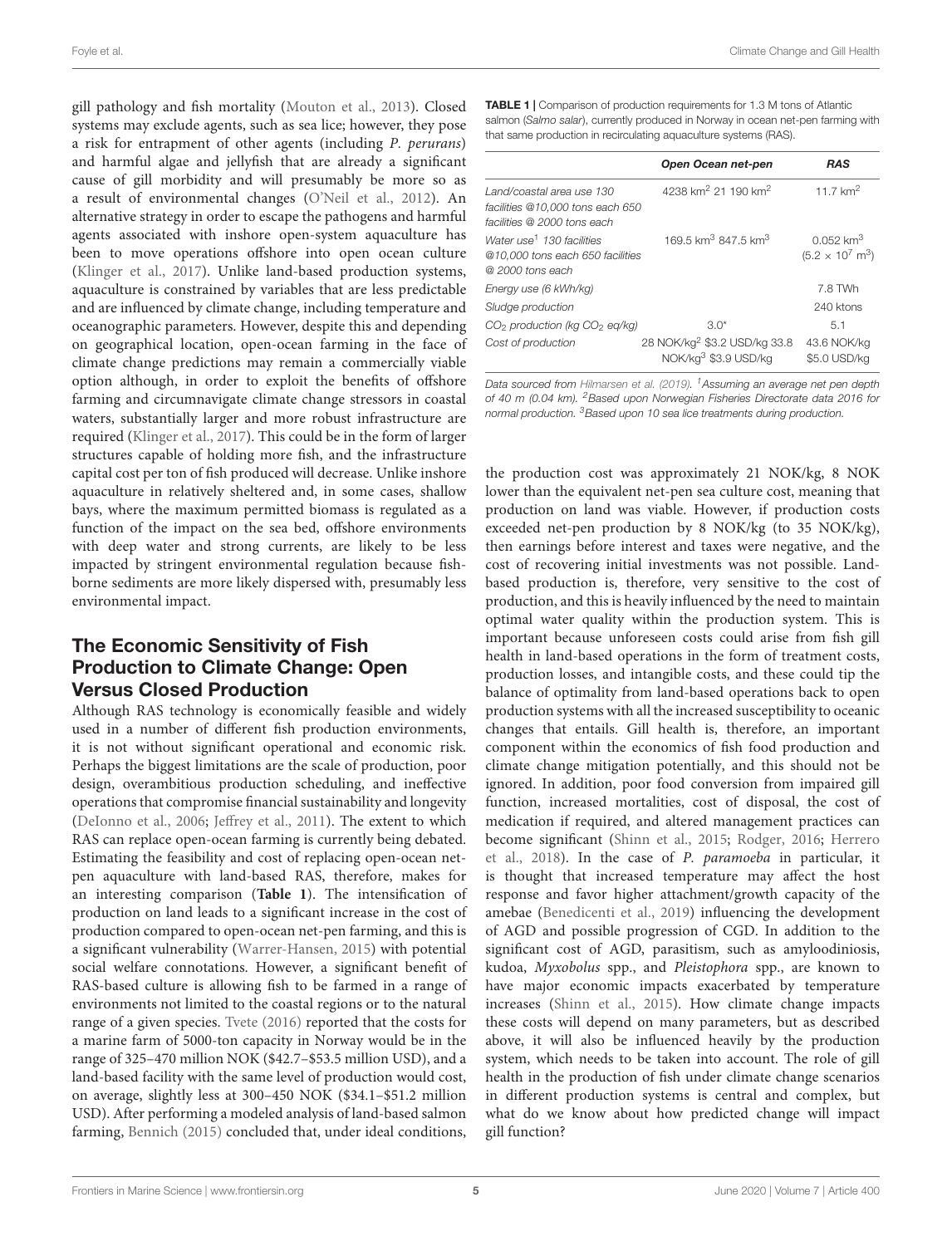# GILL FUNCTIONS IMPACTED BY CLIMATE CHANGE

The epithelial surface area of the fish gill is similar to that of the total skin area, and in some species, it is larger [\(Roberts,](#page-14-6) [2012\)](#page-14-6). The gill is, therefore, extremely important to fish because it is known to be the dominant site for (i) gas exchange, (ii) osmoregulation, (iii) acid–base regulation, and (iv) excretion of nitrogenous waste [\(Evans,](#page-12-15) [1993;](#page-12-15) [Evans et al.,](#page-12-16) [2005\)](#page-12-16) and is likely to have a profound influence over fish physiological performance during any climate change. The research literature for climate change has increased dramatically in recent years, but it usually ignores the effect of simultaneous stressors that have compounding impacts and/or complex interactions (e.g., [Heuer and Grosell,](#page-12-17) [2014;](#page-12-17) [Kreiss et al.,](#page-13-13) [2015;](#page-13-13) [Huth and Place,](#page-12-18) [2016;](#page-12-18) [Lefevre,](#page-13-14) [2016;](#page-13-14) [Michael et al.,](#page-13-15) [2016;](#page-13-15) [Nilsson and Lefevre,](#page-13-16) [2016\)](#page-13-16). Experiments examining stressors in isolation do not, therefore, represent real-world conditions with multiple stressors, such as warming seas that are also acidified, particularly when stress is presented acutely and usually well above tolerance limits or endof-century projections [\(Bresolin de Souza et al.,](#page-11-18) [2014;](#page-11-18) [Heuer and](#page-12-17) [Grosell,](#page-12-17) [2014;](#page-12-17) [Lefevre,](#page-13-14) [2016\)](#page-13-14). Published experiments, however, do highlight potential areas of biological sensitivity and important pathways for future focus with respect to fish gill function; gill function in gas exchange, osmoregulation, acid–base regulation, and excretion of nitrogenous waste is reviewed extremely well elsewhere [\(Heisler,](#page-12-19) [1990;](#page-12-19) [Evans,](#page-12-15) [1993;](#page-12-15) [Brauner and Randall,](#page-11-19) [1996;](#page-11-19) [Claiborne et al.,](#page-12-20) [2002;](#page-12-20) [Perry and Gilmour,](#page-14-20) [2002;](#page-14-20) [Evans](#page-12-16) [et al.,](#page-12-16) [2005\)](#page-12-16), so this section only attempts to distill key facts and unknowns with respect to fish gill function under the two main and direct climate change stressors of warming and acidification.

## The Role of the Gills in Gas Exchange

Fish gills have an elaborate structure–function relationship with the environment and are usually the main gas-exchange organ where oxygen is taken up into the body and carbon dioxide is removed via diffusion, creating useable ATP energy through aerobic metabolic pathways, meaning the gills serve as an important conduit for these processes to occur. Fish gills though are multifunctional, and even under optimal conditions, marine fish face an osmo-respiratory compromise in which a balance must be struck between diffusing more gases (oxygen and carbon dioxide) across a highly perfused gill against the efflux of water and ion gain in saltwater fish. Climate change stressors place an increasing demand on this balancing act as rising temperature raises metabolic rates and requires more gill perfusion for the transfer of oxygen and carbon dioxide, possibly even more so when fish gills are remodeled with greater lamellar surface area [\(Sollid et al.,](#page-14-21) [2005;](#page-14-21) [Sollid and Nilsson,](#page-14-22) [2006\)](#page-14-22). Rising temperature also causes ionoregulatory disturbances on its own [\(Gonzalez and McDonald,](#page-12-21) [2000\)](#page-12-21). At the same time, ocean acidification leads to marked acid–base disturbances and is thought to place an increasing demand on osmoregulatory processes (ion exchange) at the gills [\(Evans,](#page-12-22) [1986;](#page-12-22) [Heuer and](#page-12-17) [Grosell,](#page-12-17) [2014\)](#page-12-17). The interplay of all these functions in the context of climate change stressors remains relatively unstudied, but it is clear that the role of the fish gill and the response of different

species to stressors is highly complex with multifunctional processes in terms of gas exchange, osmoregulation, acid– base regulation, and nitrogenous waste excretion all interlinked [\(McDonald et al.,](#page-13-17) [1991\)](#page-13-17). There is also the additional challenge of dealing with stressors, such as metal exposure not directly related to climate change [\(Dornelles Zebral et al.,](#page-12-23) [2019\)](#page-12-23). Fish physiologists, therefore, face the challenge of disentangling the multidimensional impacts of multiple climate change stressors across the myriad different fish species.

#### Susceptibility of Gill Gas Exchange to Rising **Temperature**

Most fish are poikilothermic, so global climate change and the associated rise in temperature will raise their rate of metabolism [\(Schulte,](#page-14-23) [2015\)](#page-14-23). This not only means that oxygen and carbon dioxide need to move across the gills in larger volumes at a faster rate, but the extra oxygen demand occurs at a time of reduced oxygen availability in the environment due to the lower oxygen solubility of water at elevated temperatures [\(Schulte,](#page-14-23) [2015\)](#page-14-23). Rising temperatures will, therefore, inevitably place pressure on gaseous exchange across the gills. Subtle compensatory adjustments to heart rate and opercular ventilation under normal conditions can maintain the level of oxygen and carbon dioxide in the blood and, thus, also maintain acid–base status within tight controlled limits [\(Perry and Gilmour,](#page-14-20) [2002\)](#page-14-20). However, the peak level of whole body oxygen uptake, notably aerobic metabolic scope (AMS)—the difference between basal and maximal rates of oxygen uptake [\(Lefevre,](#page-13-14) [2016\)](#page-13-14) is apparently reduced in some species at elevated temperatures [\(Khan et al.,](#page-13-18) [2014;](#page-13-18) [Rodgers](#page-14-24) [et al.,](#page-14-24) [2019\)](#page-14-24). This concept of "oxygen and capacity limited thermal tolerance (OCLTT)" that dictates whether fish survive and perform optimally at elevated temperatures, particularly if temperatures approach lethal limits [\(Pörtner and Knust,](#page-14-25) [2007\)](#page-14-25), is now not thought to apply to all species or conditions [\(Lefevre,](#page-13-14) [2016\)](#page-13-14). For example, barramundi (Lates calcarifer) continue to increase AMS with increasing temperatures right up to its critical thermal maxima [\(Norin et al.,](#page-13-19) [2014\)](#page-13-19)—evidence that this species is not limited in its ability to extract oxygen across its gills under critically warm aquatic conditions up to its maximum tolerance. Although some authors report major gill histopathology such as aneurism, lamellar fusion, and gill oxidative stress [\(Jeffries](#page-13-20) [et al.,](#page-13-20) [2013;](#page-13-20) [Madeira C. et al.,](#page-13-21) [2016;](#page-13-21) [Madeira D. et al.,](#page-13-22) [2016;](#page-13-22) [Rodgers et al.,](#page-14-24) [2019\)](#page-14-24) in response to elevated temperatures, it seems that factors other than oxygen uptake capacity across the gills influence survival of fish approaching their upper thermal limits. Fish hearts, for example, appear to fail well before oxygen flux becomes limiting during thermal stress, suggesting that cardiac health is potentially more important than respiratory and gill health under global warming scenarios [\(Iftikar and Hickey,](#page-13-23) [2013\)](#page-13-23). [Pauly and Cheung](#page-14-26) [\(2017\)](#page-14-26) also recently proposed that fish body size will be reduced under conditions of ocean warming because the functional surface area of the gills cannot keep pace with the oxygen demand of large, threedimensional bodies [Gill-Oxygen Limitation Theory (GOLT)]. However, this requires further testing to validate [\(Lefevre et al.,](#page-13-24) [2017;](#page-13-24) [Pauly and Cheung,](#page-14-27) [2018\)](#page-14-27). Given that oxygen uptake across the gills may be limited in a warming world, possibly lowering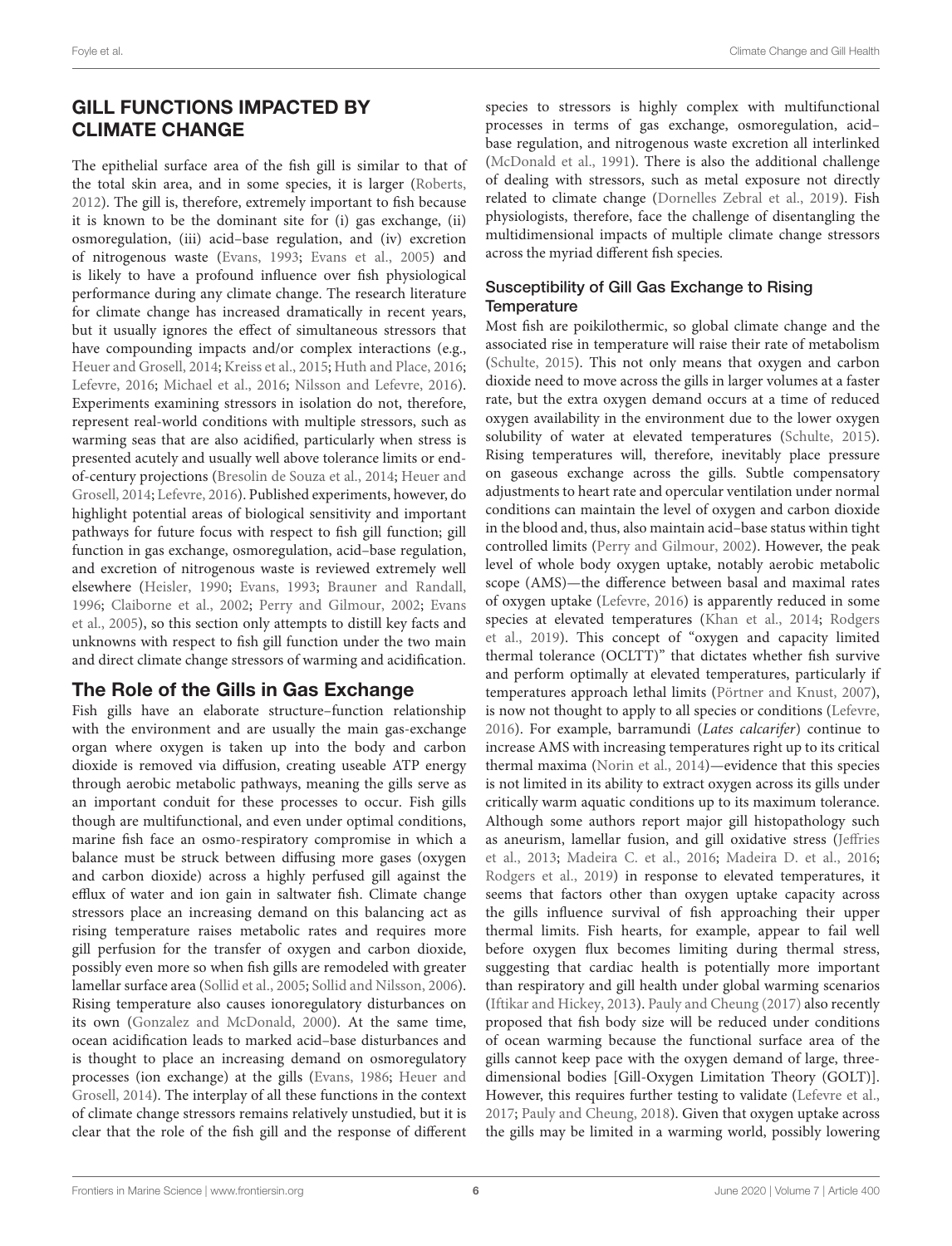fish growth and threatening food security, further scrutiny should be prioritized.

#### Susceptibility of Gill Gas Exchange to Ocean Acidification

Ocean acidification creates acid–base disturbances, which are usually fully compensated for in fish [\(Esbaugh et al.,](#page-12-24) [2012\)](#page-12-24), often at a cost to osmoregulation [\(Heuer and Grosell,](#page-12-17) [2014\)](#page-12-17). The effect on osmoregulation is thought to alter metabolic oxygen consumption by increasing the resting basal metabolic rate (BMR; loading stress) or reducing the maximal metabolic rate (MMR; performance-limiting stress). However, evidence from the literature is not entirely supportive of either [\(Heuer and](#page-12-17) [Grosell,](#page-12-17) [2014;](#page-12-17) [Lefevre,](#page-13-14) [2016\)](#page-13-14), and measuring the whole-animal oxygen consumption rates of fish is notoriously difficult. The rate at which oxygen is extracted across the gills from an acidified environment will not be fully understood until respirometry methods are improved and standardized across different studies.

## The Role of the Gills in Acid–Base Regulation

Metabolic enzymes are highly sensitive to pH change and are controlled through acid–base regulation [\(Heisler,](#page-12-19) [1990;](#page-12-19) [Claiborne et al.,](#page-12-20) [2002\)](#page-12-20). Aerobic and anaerobic metabolism yields carbon dioxide and acid–base relevant end products, such as  $H^+$  and lactic acid, and these must be regulated (eliminated) so that toxic accumulation is avoided and a steady state between pH (H<sup>+</sup>), pCO<sub>2</sub>, and HCO<sup>-3</sup> is maintained [\(Esbaugh et al.,](#page-12-24) [2012\)](#page-12-24). Exogenous factors, such as temperature (global warming), carbon dioxide (ocean acidification), and hypoxia, all place a demand on acid–base regulation [\(Tresguerres and Hamilton,](#page-15-8) [2017\)](#page-15-8), so assessing these factors in light of climate change would seem to be prudent. The mechanisms available for fish acid– base regulation include adjusting the partial pressure of carbon dioxide,  $pCO<sub>2</sub>$ , by a change in ventilation although this may be of less importance to climate change as small environmentalarterial pCO<sub>2</sub> differences exist for fish in their normal aquatic environments [\(Claiborne et al.,](#page-12-20) [2002\)](#page-12-20). Fish can and do minimize transient pH changes within the body quite effectively through the use of non-bicarbonate buffers that transfer surplus  $H^+$ ions into a non-dissociated state. However, the tightest control of body pH is arguably achieved via the transfer of acid–base relevant ions (i.e.,  $H^{+}$ , OH<sup>-</sup>, and HCO<sup>-3</sup>) across the epithelial surface of the fish gill [\(McDonald et al.,](#page-13-25) [1989;](#page-13-25) [Heisler,](#page-12-19) [1990;](#page-12-19) [Claiborne et al.,](#page-12-20) [2002\)](#page-12-20).

#### Susceptibility of Gill Acid–Base Regulation to Rising **Temperature**

Fish are subject to temperature-dependent changes to intracellular buffering characteristics and pH with body pH declining with increasing body temperature. A new steady state in plasma pH, pCO<sub>2</sub>, and HCO<sup>-3</sup> will inevitably be reached and have to be maintained by poikilothermic fish facing climate warming. The temperature-dependent drop in plasma pH is associated with an increase in  $pCO<sub>2</sub>$  and an efflux of  $HCO<sup>-3</sup>$ across the gill epithelia into the water. The efflux of HCO−<sup>3</sup> in exchange for Cl<sup>−</sup> is not immediate, occurring over hours, and

any temperature change associated with climate change will occur over a much greater time scale, precluding the need for fast compensation [\(Heisler,](#page-12-25) [1993\)](#page-12-25). According to [Heisler](#page-12-25) [\(1993\)](#page-12-25), the pH optima of energy-producing enzymes is apparently wide enough to support modest short-term disruptions to plasma pH. Each fish species presumably has a low-end limit to plasma pH, beyond which metabolic enzymes are unable to operate optimally, but to our knowledge, the plasma pH "tipping point" for different fish species is not known. Nor is it known when any temperature-dependent change in acid–base status has severe disrupting effects on other functions, such as osmoregulation or nitrogenous waste excretion, presuma bly due to conflict in the direction of acid–base ion movements across the gill epithelia. With the prospect of raised temperatures, long-term thermal acclimation studies are clearly required to address this issue.

#### Susceptibility of Gill Acid–Base Regulation to Ocean Acidification

Elevated ambient carbon dioxide either reduces or reverses the  $pCO<sub>2</sub>$  gradient between the environment and fish body reducing the ability to excrete it. In the absence of compensation, the buildup of carbon dioxide will acidify the tissue fluid compartment [\(Heuer and Grosell,](#page-12-17) [2014;](#page-12-17) [Tresguerres and Hamilton,](#page-15-8) [2017\)](#page-15-8). For fish experiencing severe, acute environmental hypercapnia, carbon dioxide is generally transferred straight across the gill to the fish resulting in a similar increase in  $pCO<sub>2</sub>$  with a correlated decrease in plasma pH. However, this decline in blood pH usually returns to normal levels due to an elevation in bicarbonate concentration, which compensates for, or even completely negates, the initial rise in pCO<sup>2</sup> [\(Heisler,](#page-12-25) [1993;](#page-12-25) [Esbaugh et al.,](#page-12-24) [2012\)](#page-12-24). This bicarbonate appears to be mainly supplied from the environment as a result of acid–base ion transporters on the gill epithelia [\(Esbaugh](#page-12-24) [et al.,](#page-12-24) [2012\)](#page-12-24). Full pH compensation is remarkably efficient in fish and can be achieved even under an extreme hypercapnia level exceeding 10,000 µatm via the uptake or retention of  $HCO^{-3}$ and/or via the net excretion of acid [\(Heuer and Grosell,](#page-12-17) [2014\)](#page-12-17). This is clearly in excess of the 1000 µatm level predicted in the year 2100 [\(Bernie et al.,](#page-11-20) [2010\)](#page-11-20), suggesting that some fish at least should be able to cope with rising carbon dioxide levels. Fish are remarkable acid–base regulators, but such stringent control and shift in ion regulatory capacity probably comes at a cost to osmoregulation and, therefore, potential gas exchange and metabolism [\(Deigweiher et al.,](#page-12-26) [2008,](#page-12-26) [2010\)](#page-12-27). Acid–base regulation during hypercapnia, for example, has a potential conflict with osmoregulation as ion transport typically needs to run in the opposite direction (e.g., Cl−/HCO−<sup>3</sup> and Na+/H<sup>+</sup> exchange in marine teleosts). However, as most studies have generally utilized extreme levels of hypercapnia, how these processes will be impacted at the end of the century (i.e., 1000 µatm level of carbon dioxide) remains to be seen.

## The Role of the Gills in Osmoregulation

The gills of all fish are integral to the process of osmoregulation; branchial epithelium is generally the site for osmosis and ionic diffusion and is also the site of active ion transport. The role of the gill differs across different species: conformers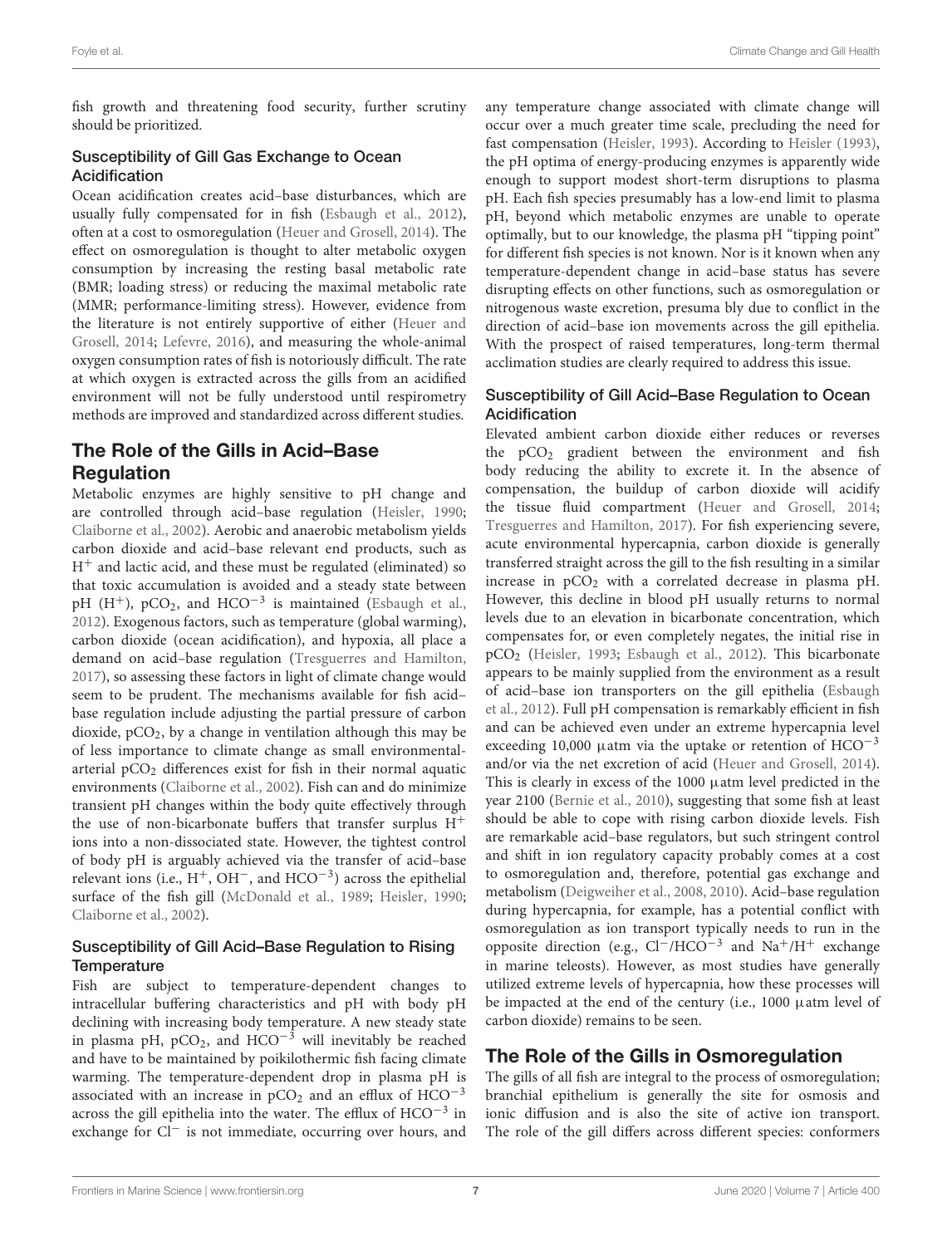versus strict osmoregulators versus partial osmoregulators, for example, and particularly between freshwater and marine species for which the salt and water gradients across the body are opposing. Further complexity exists for diadromous species. Freshwater fish generally gain water via osmosis and lose salts via diffusion, so the mitochondrion-rich cells (MRCs) or "chloride cells" of the branchial epithelium are active in the process of transporting ions back into the body against a concentration gradient via Na<sup>+</sup>/H<sup>+</sup> and Cl<sup>−</sup>/HCO<sup>-3</sup> exchange in the MRC. Water loss through osmosis and extreme salt gain is the problem faced by marine species, so again, the MRCs of the branchial epithelium play a major role in expelling excess ions, particularly the monovalent salts Na<sup>+</sup> and Cl<sup>−</sup>. Basolateral Na<sup>+</sup>/K<sup>+</sup>-ATPase generates an electrochemical gradient that pulls Cl<sup>−</sup> into the MRC from the blood via a Na–K–Cl cotransporter (NKCC channel) and out to seawater via apical channels. The electrochemical gradient created by Cl<sup>−</sup> efflux from the MRC is what drives  $Na<sup>+</sup>$  out of the blood to seawater via leaky, paracellular junctions in the branchial epithelium [\(Evans et al.,](#page-12-16) [2005\)](#page-12-16). As osmoregulation is a highly energetic process comprising approximately 20–50% of total energetic expenditure [\(Boeuf](#page-11-21) [and Payan,](#page-11-21) [2001\)](#page-11-21), there is great potential for climate change stressors to place extra metabolic demands on fish as a result of disturbed gill function.

#### Susceptibility of Gill Osmoregulatory Function to Rising Temperature

Acute rising temperature has been shown to affect gill osmoregulatory functions of fish differently with freshwater fish experiencing greater  $Na^+$  efflux and marine damselfish, for example, showing higher levels of plasma osmolality both of which indicate higher gill permeability and a passive diffusion of ions [\(Gonzalez and McDonald,](#page-12-21) [2000;](#page-12-21) [Tang](#page-14-28) [et al.,](#page-14-28) [2014\)](#page-14-28). Interestingly, [Gonzalez and McDonald](#page-12-21) [\(2000\)](#page-12-21) showed that the stenothermal rainbow trout (Oncorhynchus mykiss) recovered ion balance after a 2-week period, whereas the eurythermal shiner (Notropis cornutus) did not. This questions whether different species need to defend osmolality and ionic composition around a strict steady-state set point in order to survive. The ramifications of ionoregulatory disturbances with climate change stressors may, therefore, need careful assessment. With respect to the effect of temperature on ion transporters, gill  $Na^+/K^+$ -ATPase activity was raised in response to an acute temperature increase in Atlantic cod (Gadus morhua) and a stenothermal Antarctic Nototheniid species [\(Kreiss et al.,](#page-13-13) [2015;](#page-13-13) [Michael](#page-13-15) [et al.,](#page-13-15) [2016;](#page-13-15) [Kandalski et al.,](#page-13-26) [2018\)](#page-13-26). This correlated with improved osmoregulation in warmed cod but not for the Nototheniids. In another study,  $Na^+/K^+$ -ATPase protein activity was downregulated and presumed to downregulate energetic costs in heat-shocked, wild-caught adult pink (Oncorhynchus gorbuscha) and sockeye (Oncorhynchus nerka) salmon [\(Jeffries et al.,](#page-13-20) [2013\)](#page-13-20). Marked species-specific effects in the gill osmoregulatory response to temperature would seem to exist, and this would need further exploration in the context of climate change.

### Susceptibility of Gill Osmoregulatory Function to Ocean Acidification

[Heuer and Grosell](#page-12-17) [\(2014\)](#page-12-17) proposed that environmental hypercapnia could theoretically interfere with osmoregulation and increase basal metabolic costs as a result of several processes [\(Deigweiher et al.,](#page-12-27) [2010;](#page-12-27) [Kreiss et al.,](#page-13-13) [2015\)](#page-13-13). Exposure to elevated carbon dioxide appears to increase the drinking rate of marine teleosts, compounding uptake of salt into the body, and second, the abundance and activity of branchial transporters (e.g.,  $Na^{+}/K^{+}$ -ATPase) appears to increase in a range of carbon dioxide-exposed fish species, either responding to the need to excrete excess ions across the branchial epithelium and/or to maintain acid base status via Na+/H+, Cl−/HCO−<sup>3</sup> , and Na<sup>+</sup>/HCO<sup>-3</sup> exchange [\(Heuer and Grosell,](#page-12-17) [2014;](#page-12-17) [Esbaugh](#page-12-28) [et al.,](#page-12-28) [2016\)](#page-12-28). Carbon dioxide exposure did not, however, affect the osmoregulatory ability of Atlantic salmon smolts in their transition from fresh water to seawater [\(McCormick and](#page-13-27) [Regish,](#page-13-27) [2018\)](#page-13-27). There is still a paucity of literature examining the effects of acidification on osmoregulation [\(Kreiss et al.,](#page-13-13) [2015;](#page-13-13) [Michael et al.,](#page-13-15) [2016\)](#page-13-15), and the situation remains complex because of the entwined processes involved in osmo- and acid–base regulation [\(Esbaugh et al.,](#page-12-28) [2016\)](#page-12-28). Focused research in the future will, we hope, disentangle the impact of climate change on these functions.

## The Role of Gills in Nitrogenous Waste Excretion

When amino acids from food are catabolized, the amino group (–NH2) must either be released by deamination or transferred by transamination to another molecule for removal or reuse. If the amino groups are not recycled into amino acids, they must be dissolved in water and then excreted to avoid a toxic buildup of nitrogenous waste in the body [\(Evans et al.,](#page-12-16) [2005;](#page-12-16) [Randall,](#page-14-29) [2011\)](#page-14-29). Most fish are considered ammonotelic, so >80% of nitrogenous waste is excreted across the gills, predominantly as ammonia, and indeed, up to 60% of nitrogen intake is excreted across the gills within 24 h, highlighting the crucial and active role the gills serve in this process [\(Evans et al.,](#page-12-29) [1989;](#page-12-29) [Wood,](#page-15-9) [1993;](#page-15-9) [Wilkie,](#page-15-10) [2002;](#page-15-10) [Evans et al.,](#page-12-16) [2005\)](#page-12-16). For the majority of teleosts, ammonia excretion is linked with pH because the unionized ammonia molecule  $(NH_3)$  in solution typically combines with a proton to form an ammonium ion  $(N\dot{H}_4^+)$ , and more  $NH_4^+$ will form under acidic conditions [\(Evans et al.,](#page-12-16) [2005;](#page-12-16) [Randall,](#page-14-29) [2011\)](#page-14-29). However, at normal physiological levels of pH in living tissues, a plentiful amount of  $NH<sub>3</sub>$  still exists, and the gaseous form is free to diffuse and be excreted across the gills [\(Wilkie,](#page-15-10) [2002;](#page-15-10) [Randall,](#page-14-29) [2011\)](#page-14-29).

### Susceptibility of Nitrogenous Waste Excretion to Climate Change Stressors

Acidified waters enhance the ability of fish to excrete ammonia because NH<sup>3</sup> diffusing into the environment across the gill readily combines with a proton and is trapped as  $NH_4^+$ [\(Randall,](#page-14-29) [2011\)](#page-14-29). Ammonium is unable to diffuse back across the gill into the fish. In this scenario, ocean acidification as a result of climate change may actually help to maintain the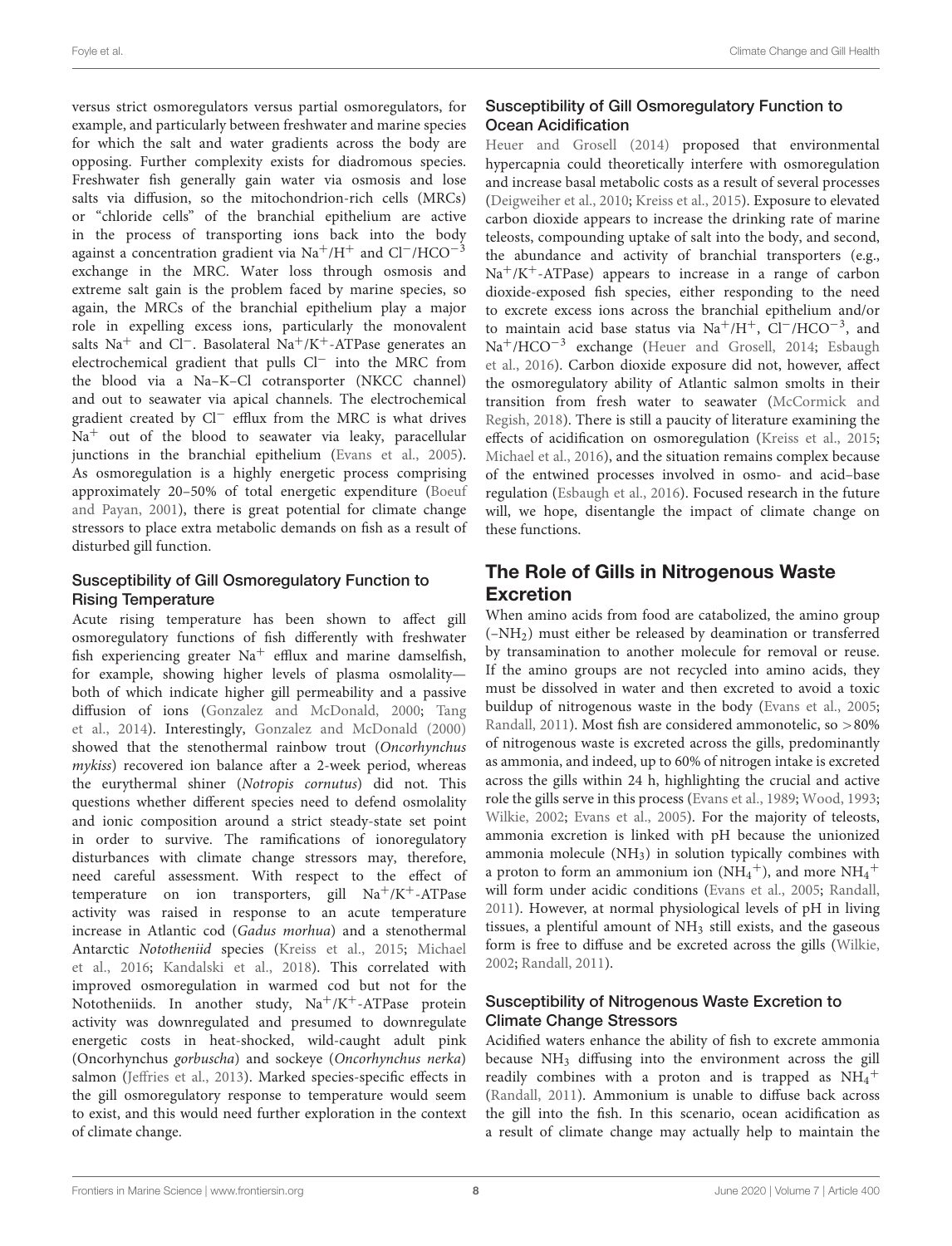gradient for NH<sup>3</sup> movement across the gill as a result of "acid trapping" [\(Randall,](#page-14-29) [2011\)](#page-14-29). While acidified waters might not pose a major threat to  $NH_3$  excretion, active  $NH_4$ <sup>+</sup> excretion could theoretically occur with  $Na<sup>+</sup>$  uptake, which may lead to a conflict between osmoregulation and waste excretion in some marine teleosts. Examining the costs associated with this interaction and whether  $\mathrm{Na^+}/\mathrm{NH^{4+}}$  exchange is a more likely mode of ammonia excretion for fish facing global climate change is a fruitful area for future research.

To our knowledge, there is no specific literature that examines the impact of elevated temperatures on nitrogenous waste excretion, but because temperature elevates the rate of metabolism of ectothermic fish, it is likely that the catabolism of dietary and/or structural protein would increase, leading to heightened levels of ammonia production and excretion. Whether fish can raise their rate of ammonia excretion in the face of other interacting climate change stressors, such as ocean acidification, remains unstudied but it appears that rising temperatures combined with acidified waters is unlikely to threaten nitrogenous waste excretion across the gill of fish in a major way. This is not the case for ammonia loading in the environment, for example, as a result of sewerage breakdown, because high environmental ammonia provides the biggest obstacle for nitrogenous waste excretion across the fish gill [\(Randall,](#page-14-29) [2011\)](#page-14-29). Elevated ammonia in the environment reduces the rate of NH<sup>3</sup> excretion and can lead to toxic buildup as a result of NH<sup>3</sup> uptake into the body [\(Randall,](#page-14-29) [2011\)](#page-14-29). Some fish, such as mudskippers, are adapted to this condition [\(Randall et al.,](#page-14-30) [1999;](#page-14-30) [Evans et al.,](#page-12-16) [2005\)](#page-12-16) but, for the majority of species, gill function may be threatened by climate change stressors, particularly with an increase in fish density and high nitrogen loading a situation likely to be commonplace in future aquaculture under climate change.

## GILL REMODELING IN RESPONSE TO CLIMATE CHANGE

Gill remodeling may play an important role in the resilience and acclimation of fish to future environmental conditions given the link between gill morphology and gill function [\(Laurent and](#page-13-28) [Perry,](#page-13-28) [1991;](#page-13-28) [Evans et al.,](#page-12-16) [2005\)](#page-12-16). Gill remodeling relates to changes in the abundance and distribution of epithelial cell populations in the gills in response to endogenous (e.g., oxygen demand) and exogenous factors (e.g., rising temperatures).

## Gill Remodeling in Response to Rising Temperatures

Some species display a remarkable capacity to remodel key morphological traits that influence gill function, such as gill surface area and gas diffusion distance (i.e., the distance between water and blood sinus, **[Figure 2](#page-3-1)**). A large gill surface area paired with a small gas diffusion distance is generally associated with enhanced diffusion of gas and ions across the branchial epithelium [\(Bindon et al.,](#page-11-22) [1994;](#page-11-22) [Lappivaara et al.,](#page-13-29) [1995,](#page-13-29) reviewed in [Sakuragui et al.,](#page-14-31) [2003;](#page-14-31) [Gonzalez,](#page-12-30) [2011;](#page-12-30) [Gilmour and Perry,](#page-12-31) [2018\)](#page-12-31). Crucian carp (Carassius carassius), in particular, are well

known to use the growth of epithelial cells to modify their gill surface area and gas diffusion distance to regulate gill function [\(Sollid et al.,](#page-14-21) [2005\)](#page-14-21). At low temperatures (10–20 $\textdegree$ C), crucian carp grow an "inter-lamellar cell mass" in between their lamellae, leading to the fusion of adjacent lamellae, the reduction of gill surface area, and an increase in gas diffusion distance [\(Sollid](#page-14-21) [et al.,](#page-14-21) [2005;](#page-14-21) [Gilmour and Perry,](#page-12-31) [2018\)](#page-12-31). This reduction in surface area reduces diffusive ion loss across the branchial epithelium and allows crucian carp to reduce energetic costs associated with osmoregulation at times when oxygen demand is low [\(Sollid et al.,](#page-14-21) [2005;](#page-14-21) [Gilmour and Perry,](#page-12-31) [2018\)](#page-12-31). This process can be reversed to where the inter-lamellar cell mass is rapidly shed in response to rising temperatures in the summer  $(>25°C)$  thereby increasing gill surface area by up to 7.5-fold and enhancing oxygen uptake [\(Sollid et al.,](#page-14-21) [2005\)](#page-14-21). Over a dozen species to date have been found to exhibit a similar capacity for gill remodeling like crucian carp (e.g., [LeBlanc et al.,](#page-13-30) [2010;](#page-13-30) [Blair et al.,](#page-11-23) [2016\)](#page-11-23). Although those species have been found to have specific adaptations allowing them to tolerate extreme reductions in gill surface area and associated reductions in oxygen uptake, numerous other species have also been observed to undergo modifications in gill morphology in response to environmental changes, albeit to a lesser extent (e.g., [Wu et al.,](#page-15-11) [2007;](#page-15-11) [Uliano et al.,](#page-15-12) [2010;](#page-15-12) [Anni et al.,](#page-11-24) [2016;](#page-11-24) [Esbaugh et al.,](#page-12-28) [2016\)](#page-12-28). The majority of studies, however, have focused on describing morphological changes observed in response to pollution (including toxins, heavy metals, and suspended particulate matter), parasites, and pathogens (e.g., [Mueller et al.,](#page-13-31) [1991;](#page-13-31) [Ahmed et al.,](#page-11-25) [2013;](#page-11-25) [Zarha and Mobarak,](#page-15-13) [2015;](#page-15-13) [Marcon et al.,](#page-13-32) [2016\)](#page-13-32), and little is known about whether gill remodeling may also occur in response to rising temperatures in these species. It is important to note, however, that modest changes in gill surface area or gas diffusion distances may not directly translate into changes in oxygen uptake and carbon dioxide excretion rates or other gill functions as these processes are influenced by numerous other factors as well [\(Robertson](#page-14-32) [et al.,](#page-14-32) [2015;](#page-14-32) [Gilmour and Perry,](#page-12-31) [2018,](#page-12-31) see also [Cumming and](#page-12-32) [Herbert,](#page-12-32) [2016;](#page-12-32) [Esbaugh et al.,](#page-12-28) [2016;](#page-12-28) [Hess et al.,](#page-12-33) [2017\)](#page-12-33). Findings in coral reef fish indicate that fish living at low latitudes and high average summer temperatures may generally have little capacity for gill remodeling in response to rising temperatures as many species already exhibit small gas diffusion distances, leaving little room for further decreases [\(Bowden et al.,](#page-11-26) [2014\)](#page-11-26). Further, it appears that elevated  $(>30°C)$  temperatures may increase the occurrence of gill damage with observed changes including necrosis, aneurysms, and disorganization of lamellae [\(Rojas et al.,](#page-14-33) [2013;](#page-14-33) [Liu et al.,](#page-13-33) [2015;](#page-13-33) [Takata et al.,](#page-14-34) [2018;](#page-14-34) [Rodgers et al.,](#page-14-24) [2019\)](#page-14-24). Gill damage may negate any benefits of morphological changes that occur to regulate gill function in response to rising temperatures, and it will, thus, be important to better understand the potential impacts of elevated temperatures on gill tissues.

# Gill Remodeling in Response to Ocean Acidification

Gill remodeling has been suggested to play a role in the acclimation of acid–base regulation to ocean acidification [\(Esbaugh et al.,](#page-12-24) [2012,](#page-12-24) [2016\)](#page-12-28). As discussed previously,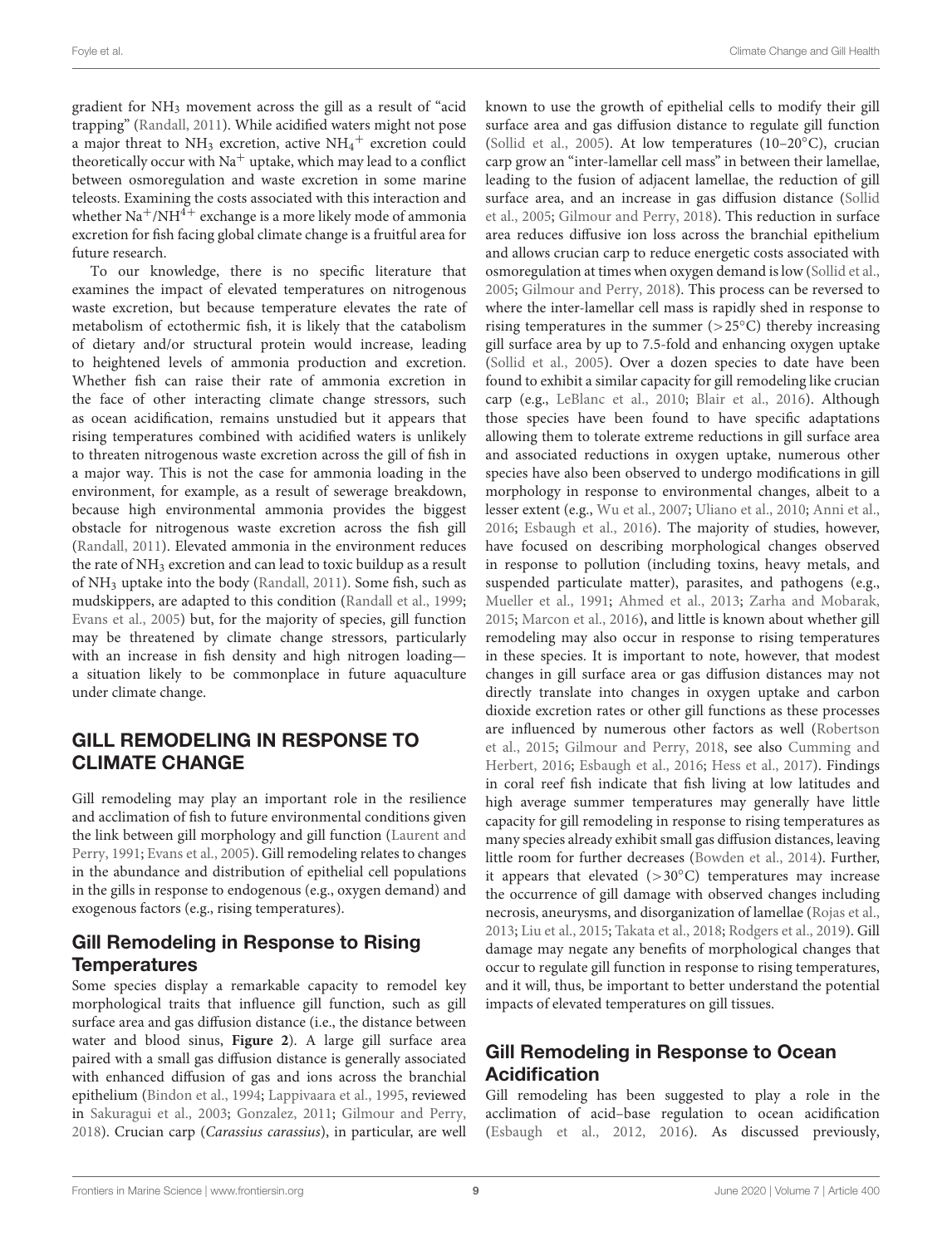environmental hypercapnia reduces the carbon dioxide diffusion gradient across the branchial epithelium, leading to a reduced capacity for carbon dioxide excretion and potential acid–base disturbances [\(Strobel et al.,](#page-14-35) [2012;](#page-14-35) [Green and Jutfelt,](#page-12-34) [2014\)](#page-12-34). In red drum (Sciaenops ocellatus), a 32% reduction in gas diffusion distance has been observed following exposure to 1000 µatm for 14 days [\(Esbaugh et al.,](#page-12-28) [2016\)](#page-12-28). A reduction in gas diffusion distance would be expected to enhance carbon dioxide excretion and may, thus, potentially compensate for a reduction in the carbon dioxide diffusion gradient. However, although a 30% reduction in plasma carbon dioxide was observed in red drum following 14 days exposure compared to acutely challenged fish (which did not have the chance to undergo gill remodeling), this difference was not statistically significant nor sufficient to fully offset the observed acid–base disturbance [\(Esbaugh et al.,](#page-12-28) [2016\)](#page-12-28). Identifying other species that may use gill remodeling to respond to ocean acidification and quantifying its benefits, if any, to acid–base regulation will be an interesting avenue for future research.

Fish have been observed to remodel MRC populations in the gills in response to hypercapnia, which may contribute to the acclimation of osmoregulatory functions to ocean acidification. As already discussed, the capacity for active ion transport at the gills has been linked to the fractional surface area or the proportion of the total gill surface area occupied by the MRCs [\(Goss et al.,](#page-12-35) [1992;](#page-12-35) [Bindon et al.,](#page-11-22) [1994;](#page-11-22) [Chang et al.,](#page-12-36) [2001\)](#page-12-36). The MRC fractional surface area is well known to be actively regulated by fish in response to various stressors via changes in the density of MRCs [\(Pandey et al.,](#page-14-36) [2008;](#page-14-36) [Paulino et al.,](#page-14-37) [2012;](#page-14-37) [Pereira et al.,](#page-14-38) [2013\)](#page-14-38), altering individual apical surface area folding or flattening of microridges in the apical membrane [\(Laurent et al.,](#page-13-34) [1995;](#page-13-34) [Matey et al.,](#page-13-35) [2008;](#page-13-35) [Aldoghachi et al.,](#page-11-27) [2016\)](#page-11-27), and exposure of MRCs to water [\(Rind et al.,](#page-14-39) [2017;](#page-14-39) [Carmo et al.,](#page-11-28) [2018\)](#page-11-28). The latter is modified by the migration of MRCs within the filament epithelium (e.g., from deeper cell layers to the surface; [Carmo et al.,](#page-11-28) [2018\)](#page-11-28) and by neighboring pavement cells shifting or expanding to cover or uncover MRCs [\(Laurent et al.,](#page-13-34) [1995;](#page-13-34) [Baker et al.,](#page-11-29) [2009\)](#page-11-29). In freshwater fish, studies have documented decreases in density and individual apical surface area of MRCs in response to environmental hypercapnia [\(Goss et al.,](#page-12-35) [1992;](#page-12-35) [Goss and Perry,](#page-12-37) [1993;](#page-12-37) [Baker](#page-11-29) [et al.,](#page-11-29) [2009\)](#page-11-29) while the opposite has been observed in marine fish [\(Hayashi et al.,](#page-12-38) [2013\)](#page-12-38). These changes reflect the different compensation strategies of freshwater and marine fish [\(Hayashi](#page-12-38) [et al.,](#page-12-38) [2013\)](#page-12-38). Although what remodeling of MRC populations means for osmoregulation has not been determined, the results highlight that changes in MRC populations in the gills and the effects of disease on the gills should be considered when examining the underlying physiological responses of fish to ocean acidification.

## **CONCLUSION**

It is apparent that fisheries and aquaculture, in particular, face challenges in any climate change scenario. Anthropogenic influence seems to be central to the discussion, and the complexity envisaged means it is not possible to predict with certainty what effects change will have. Eutrophication will reduce the ability of zooplankton to control algae because it leads to cyanobacteria dominance, which is harder to feed on and digest [\(Moss et al.,](#page-13-36) [2011\)](#page-13-36), and together, climate change and eutrophication will limit the ability of zooplankton to control algae, reinforcing the potential for harmful blooms that have already been demonstrated as an emerging problem in gill health and in fish health more generally. Reactions to agents that cause insult to the gill include hypertrophy and hyperplasia among others, and fishes may be able to maintain homeostasis regardless of surface area and thickness of the respiratory epithelium. Of more relevance to climate change, they may be able to cope with rising carbon dioxide levels to a degree, but it comes quite likely at the expense of osmoregulation. Although smaller fish with a smaller respiratory epithelium surface area will have less diffusive ion loss reducing osmoregulatory stress, oxygen uptake by these smaller fish will be less efficient because of that smaller surface area. If this is compounded by respiratory epithelial thickening encountered during disease, the outcome is unlikely to be positive—all of this, and there appears to be some, albeit non-validated, evidence that oxygen uptake across the gills may be limited in a warming world, possibly lowering fish growth and even threatening food security. Our lack of understanding of the multifactorial nature of gill disease and the role of gill health within the context of overall fish health means we may be missing the true influence of gill disease on health and production. This is compounded with no clear way of assessing fish health based on gill health other than overt clinical disease with altered function and production in latter stages of presentation. Mortalities arising from AGD may also be related to cardiac function rather than just the primary gill lesion, and cardiac health is potentially more important than gill health under global warming scenarios [\(Powell et al.,](#page-14-40) [2002;](#page-14-40) [Leef et al.,](#page-13-37) [2005;](#page-13-37) [Iftikar and Hickey,](#page-13-23) [2013\)](#page-13-23). Despite being able to accurately describe gross and microscopic changes in the gills, interpreting those changes and any agent associated with those lesions requires the involvement of multiple disciplines. In addition to secondary infections by bacteria like T. maritimum, agents such as Nolandella sp. in the presence and absence of Nolandella perurans, and the consequence of various other potential pathogens in CGD remains challenging [\(Bowman and](#page-11-30) [Nowak,](#page-11-30) [2004;](#page-11-30) [English et al.,](#page-12-39) [2019;](#page-12-39) [Rozas-Serri,](#page-14-41) [2019\)](#page-14-41). The role of Candidatus B. cysticola in gill disease in farmed Atlantic salmon was not clear despite being found in high densities with Desmozoan lepeophtherii, and only D. lepeophtherii and Ichthyobodo spp. were associated with poor-conditioned fish while Paramoeba spp. and other pathogens in the study were not [\(Gunnarsson et al.,](#page-12-40) [2017\)](#page-12-40). Merely identifying an organism does not necessarily answer any questions. Examination of the gill at the microscopic level is useful to reveal changes, such as chloride cell dynamics, and perhaps overall, histopathology is the most useful tool, particularly in the initial stages of assessing gill health [\(Mitchell et al.,](#page-13-8) [2012\)](#page-13-8). Nonetheless, in order to properly interpret results from histopathological evaluations, the literature shows that a healthy condition is not characterized by the complete absence of any histologically apparent traits, and an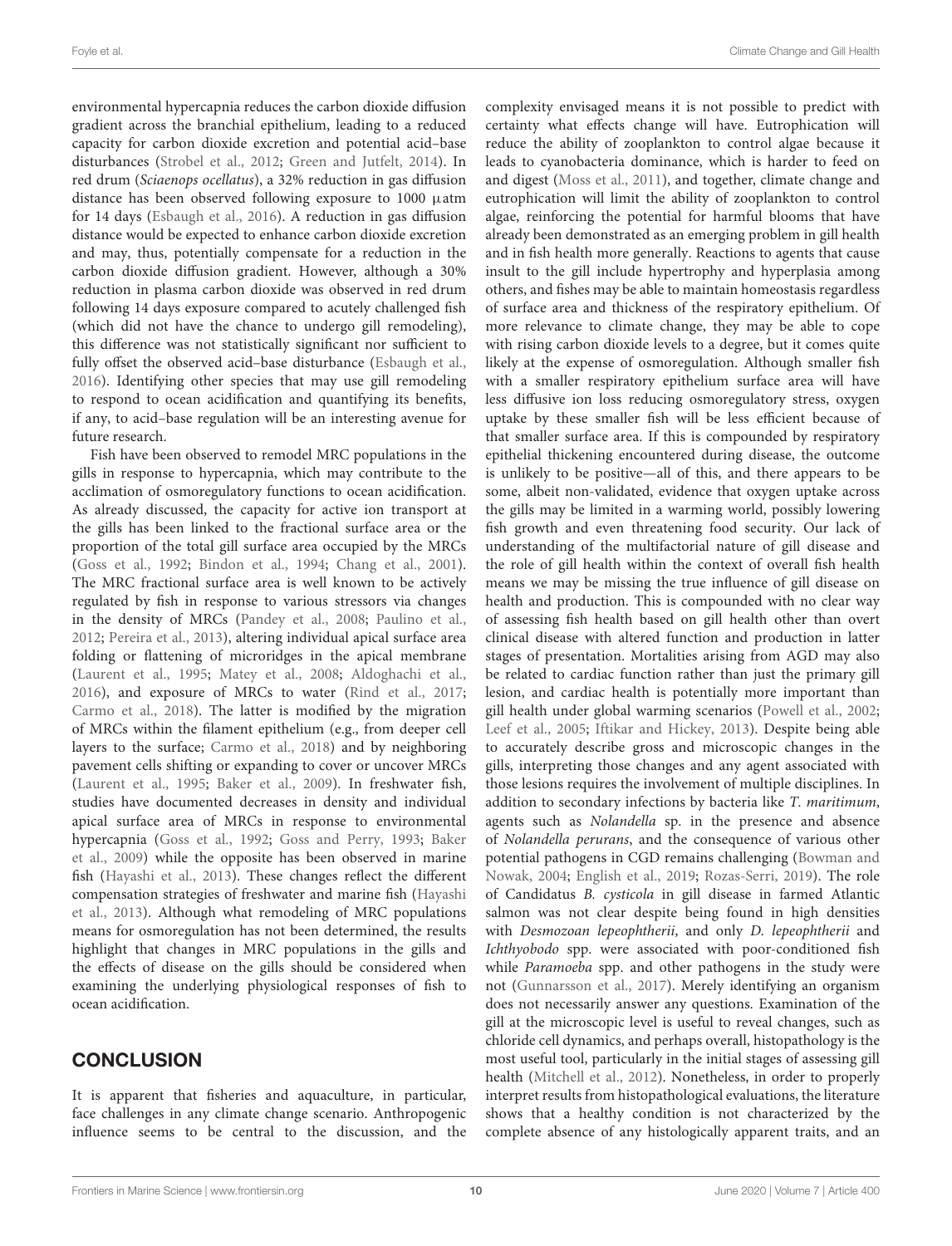apparently healthy gill may display moderate alterations, such as minor structural disorders or mild inflammatory reactions [\(Bernet et al.,](#page-11-13) [2004\)](#page-11-13), prompting the question of what does a healthy gill look like? In addition to assessing the gill's normal or abnormal physical function, physiological function of the gills is going to be a prime concern for fish production in a changing environment, especially in light of the four very important roles that the fish gill serves: gas exchange, osmoregulation, acid–base regulation, and nitrogenous waste excretion. Fish gill function is already subject to excellent reviews [\(Heisler,](#page-12-19) [1990;](#page-12-19) [Evans,](#page-12-15) [1993;](#page-12-15) [Brauner and Randall,](#page-11-19) [1996;](#page-11-19) [Claiborne et al.,](#page-12-20) [2002;](#page-12-20) [Perry and](#page-14-20) [Gilmour,](#page-14-20) [2002;](#page-14-20) [Evans et al.,](#page-12-16) [2005\)](#page-12-16), but the specific impact of key climate change stressors on the physiological function of the fish gill remains relatively un-researched, especially under the relevant time scales of environmental change of decades to centuries and not hours, and when multiple stressors, such as warmed, acidified seas, and the influence of disease are combined. It is understood that eutrophication can have many effects in the anticipated future, but high environmental loading with nitrogenous compounds, such as ammonia and ammonium, will also affect osmoregulation, which would be expected to be exacerbated by gill tissue lesions. Investigation is still hampered by the lack of standardized respirometry methods, and the situation is further complicated by the fact that many fish gill functions are intertwined, a fact demonstrated by osmoregulation and acid–base regulation via the gills involving the same ion transporters but often working in opposite directions when environmental stress is applied. Several species are known to use extensive remodeling of cell populations at the gill epithelium to regulate gill function in response to environmental change, and modest changes in gill morphology are commonly observed among a wide variety of species. This raises the question of whether gill remodeling will play a role in resilience and acclimation of fish to future environmental conditions with a limited number of studies finding gill remodeling in response to rising temperatures and the ocean acidification predicted to occur by the end of the century. Unfortunately, potential benefits to the acclimation or resilience of gill functions remain unclear, and it will be important to consider the potential damaging effects of elevated temperatures and concurrent increases in the incidence of disease on gill morphology that may negate any beneficial effects of gill remodeling, leaving fish vulnerable.

It is clear that, in tropical zones, many aquacultured finfish species are farmed close to their thermal limit, leaving little room for a rising trend in oceanic temperatures. Fishes in these zones also have little room for gill remodeling that is likely to occur in parallel with increased levels of gill damage. Given the effect of temperature on host and pathogen metabolism, it is noted that progression of disease in the lower latitudes is more rapid and results in higher cumulative mortality [\(Leung and](#page-13-38) [Bates,](#page-13-38) [2013\)](#page-13-38) with tropical producers suffering relatively more losses in aquaculture during disease outbreaks and having less time to initiate control and preventative measures compared to other regions. That is not to say that finfish aquaculture in other areas would not suffer the consequences as well. Atlantic salmon farming in Tasmania already occurs near the thermal

limit for that species, and with sea temperatures expected to rise in the North Atlantic summers [\(Bromley et al.,](#page-11-31) [2018\)](#page-11-31), salmon farming in northern Europe may see increasingly more unfavorable conditions for salmon rearing with a concomitant increase in infectious and non-infectious disease. Adaptability may be specific to the taxonomic group with piscivorous species possibly affected more by elevated metabolic costs compared to other species that may rely more heavily on phenotypic plasticity, and exploited fish populations may be affected more as their genetic diversity is reduced, decreasing their ability to adapt to changing conditions [\(Araújo et al.,](#page-11-32) [2018\)](#page-11-32). Consequently, anticipated changes are thought of as a serious threat to sea bream (Sparus aurata) populations. Alternative locations and open-ocean farming have already been discussed, but future mitigation may also have to include breeding for increased tolerance to thermal stress and an understanding of how other climate variables might affect production, including the effect on agriculture, land use, and extreme weather events among others.

One of the main aims of aquaculture is to provide wholesome, nutritious food, and aquaculture is key to food security in many parts of the world [\(Béné et al.,](#page-11-33) [2016\)](#page-11-33). Fish health experts in conjunction with producers and laboratory-based scientists must work closely anyway but, in the future, will have to combine their efforts even more so with those of other disciplines, including but not limited to meteorology, oceanography, and environmental and social sciences. This could be argued to be consistent with One Health's interdisciplinarity approach [\(Zinsstag,](#page-15-14) [2012\)](#page-15-14) and is even more relevant to a One Health approach when livelihoods that depend on aquaculture are taken into account. Indeed, all forms of intensive farming, terrestrial or aquatic, can negatively impact the environment, threatening sustainability. This supports an even stronger argument for a holistic One Health approach to aquaculture but is considered beyond the remit of this review. The incidence of some infectious and non-infectious diseases will increase with climate change, and mitigation strategies must take into account global distribution of disease and vulnerability in aquaculture and develop options to minimize impacts on food production [\(Bell et al.,](#page-11-34) [2011;](#page-11-34) [Leung and](#page-13-38) [Bates,](#page-13-38) [2013\)](#page-13-38). Understanding the multifactorial nature of gill health and how it is impacted by anticipated climate change is central to this, and elevates the importance and relevance of gill health in food security and human well-being and not just in fish health.

## AUTHOR CONTRIBUTIONS

All authors contributed to the content. KF and NH contributed toward final editing.

## FUNDING

This work was supported by the 2018 Gill Health Symposium for Marine Fish and was funded by the World Universities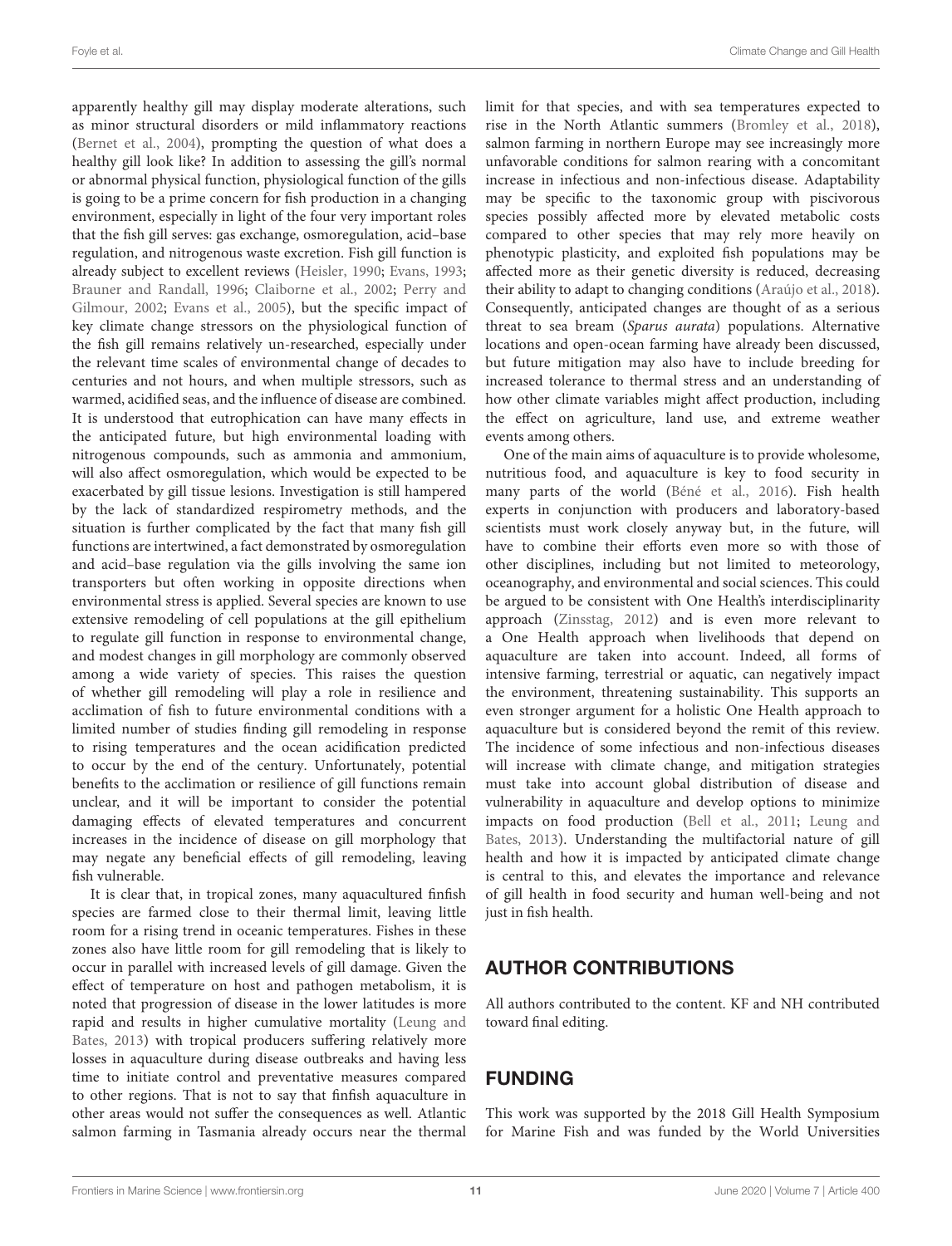Network (WUN) and The University of Sydney South East Asia Centre. Travel to the workshop for KF was funded by Professional Development Funding 2018, Centre for Sustainable

## **REFERENCES**

- <span id="page-11-12"></span>Adams, M. B., and Nowak, B. F. (2001). Distribution and structure of lesions in the gills of Atlantic salmon, Salmo salar L., affected with amoebic gill disease. J. Fish Dis. 24, 535–542. [doi: 10.1046/j.1365-2761.2001.](https://doi.org/10.1046/j.1365-2761.2001.00330.x) [00330.x](https://doi.org/10.1046/j.1365-2761.2001.00330.x)
- <span id="page-11-0"></span>Adams, M. B., and Nowak, B. F. (2003). Amoebic gill disease: sequential pathology in cultured Atlantic salmon, Salmo salar L. J. Fish Dis. 26, 601–614. [doi: 10.1046/](https://doi.org/10.1046/j.1365-2761.2003.00496.x) [j.1365-2761.2003.00496.x](https://doi.org/10.1046/j.1365-2761.2003.00496.x)
- <span id="page-11-25"></span>Ahmed, M. K., Habibullah-Al-Mamun, M., Parvin, E., Akter, M. S., and Khan, M. S. (2013). Arsenic induced toxicity and histopathological changes in gill and liver tissue of freshwater fish, tilapia (Oreochromis mossambicus). Exp. Toxicol. Pathol. 65, 903–909. [doi: 10.1016/j.etp.2013.01.003](https://doi.org/10.1016/j.etp.2013.01.003)
- <span id="page-11-15"></span>Ahmed, N., Thompson, S., and Glaser, M. (2019). Global aquaculture productive, environmental sustainability and climate change adaptability. Environ. Manag. 63, 159–172. [doi: 10.1007/s00267-018-1117-3](https://doi.org/10.1007/s00267-018-1117-3)
- <span id="page-11-27"></span>Aldoghachi, M. A., Azirun, M. S., Yusoff, I., and Ashraf, M. A. (2016). Ultrastructural effects on gill tissues induced in red tilapia Oreochromis sp. by a waterborne lead exposure. Saudi J. Biol. Sci. 23, 634–641. [doi: 10.1016/j.sjbs.](https://doi.org/10.1016/j.sjbs.2015.08.004) [2015.08.004](https://doi.org/10.1016/j.sjbs.2015.08.004)
- <span id="page-11-10"></span>Andrews, M., Battaglene, S., Cobcroft, J., Adams, M., Noga, E., and Nowak, B. (2010). Host response to the chondracanthid copepod Chondracanthus goldsmidi, a gill parasite of the striped trumpeter, Latris lineata (forster), in Tasmania. J. Fish Dis. 33, 211–220. [doi: 10.1111/j.1365-2761.2009.01107.x](https://doi.org/10.1111/j.1365-2761.2009.01107.x)
- <span id="page-11-24"></span>Anni, I. S. A., Bianchini, A., Barcarolli, I. F., Junior, A. S. V., Robaldo, R. B., Tesser, M. B., et al. (2016). Salinity influence on growth, osmoregulation and energy turnover in juvenile pompano Trachinotus marginatus Cuvier 1832. Aquaculture 455, 63–72. [doi: 10.1016/j.aquaculture.2016.01.010](https://doi.org/10.1016/j.aquaculture.2016.01.010)
- <span id="page-11-7"></span>Anon, U. N. (2019). Climate Change. Global Issues. Available online at: [http://www.](http://www.un.org/en/sections/issues-depth/climate-change/index.html) [un.org/en/sections/issues-depth/climate-change/index.html](http://www.un.org/en/sections/issues-depth/climate-change/index.html) (accessed June 9, 2020).
- <span id="page-11-32"></span>Araújo, J. E., Madeira, D., Vitorino, R., Repolho, T., Rosa, R., and Diniz, M. (2018). Negative synergistic impacts of ocean warming and acidification on the survival and proteome of the commercial sea bream, Sparus aurata. J. Sea Res. 139, 50–61. [doi: 10.1016/j.seares.2018.06.011](https://doi.org/10.1016/j.seares.2018.06.011)
- <span id="page-11-8"></span>Aristotle (350 BC). Animalia Historium. Book 2, part 13. The Internet Classics Archive. Translated by D'Arcy Wentworth Thompson. Available online at: [http:](http://classics.mit.edu//Aristotle/history_anim.html) [//classics.mit.edu//Aristotle/history\\_anim.html](http://classics.mit.edu//Aristotle/history_anim.html) (accessed May 6, 2020).
- <span id="page-11-14"></span>[doi: 10.3354/dao071255A](https://doi.org/10.3354/dao071255)venano-Herrera, R., Toranzo, A. E., and Magarinos, B. (2006). Tenacibaculosis infection in marine fish caused by Tenacibaculum maritimum: a review. Dis. Aquat. Organ. 71, 255–266.
- <span id="page-11-29"></span>Baker, D. W., Matey, V., Huynh, K. T., Wilson, J. M., Morgan, J. D., and Brauner, C. J. (2009). Complete intracellular pH protection during extracellular pH depression is associated with hypercarbia tolerance in white sturgeon, Acipenser transmontanus. Am. J. Physiol. Regul. Integr. Compar. Physiol. 296, R1868– R1880.
- <span id="page-11-3"></span>Baxter, E. J., Rodger, H. D., McAllen, R., and Doyle, T. K. (2011a). Gill disorders in marine-farmed salmon: -investigating the role of hydrozoan jellyfish. Aquac. Environ. Interact. 1, 245–257. [doi: 10.3354/aei00024](https://doi.org/10.3354/aei00024)
- <span id="page-11-4"></span>Baxter, E. J., Sturt, M. M., Ruane, N. M., Doyle, T. K., McAllen, R., Harman, L., et al. (2011b). Gill damage to Atlantic Salmon (Salmo salar) caused by the common jellyfish (Aurelia aurita) under experimental challenge. PLoS One 6:e18529. [doi: 10.1371/journal.pone.0018529](https://doi.org/10.1371/journal.pone.0018529)
- <span id="page-11-5"></span>Baxter, E. J., Sturt, M. M., Ruane, N. M., Doyle, T. K., McAllen, R., and Rodger, H. D. (2012). Biofouling of the hydroid Ectopleura larynx on aquaculture nets in Ireland: implications for finfish health. Fish Vet. J. 13, 18–30.
- <span id="page-11-34"></span>Bell, J. D., Johnson, J. E., and Hobday, A. J. (eds) (2011). Vulnerability of Tropical Pacific Fisheries and Aquaculture to Climate Change. Noumea: Pacific Community.
- <span id="page-11-33"></span>Béné, C., Arthur, R., Norbury, H., Allison, E. H., Beveridge, M., Bush, S., et al. (2016). Contribution of fisheries and aquaculture to food security and poverty

Tropical Fisheries and Aquaculture, James Cook University, for SH by a Fisheries Society of the British Isles International Travel Grant, 2018.

reduction: assessing the current evidence. World Dev. 79, 177–196. [doi: 10.](https://doi.org/10.1016/j.worlddev.2015.11.007) [1016/j.worlddev.2015.11.007](https://doi.org/10.1016/j.worlddev.2015.11.007)

- <span id="page-11-17"></span>Benedicenti, O., Pottinger, T. G., Collins, C., and Secombes, C. J. (2019). Effects of temperature on amoebic gill disease development: Does it play a role? J. Fish Dis. 42, 1241–1258. [doi: 10.1111/jfd.13047](https://doi.org/10.1111/jfd.13047)
- <span id="page-11-16"></span>Bennich, T. (2015). The Economic Sustainability of Landbased Aquaculture Systems: An Integrated Analysis. MSc Thesis, University of Bergen, Bergen.
- <span id="page-11-9"></span>Bermingham, M. L., and Mulcahy, M. F. (2004). Environmental risk factors associated with amoebic gill disease in cultured salmon, Salmo salar L., smolts in Ireland. J. Fish Dis. 27, 555–571. [doi: 10.1111/j.1365-2761.2004.00574.x](https://doi.org/10.1111/j.1365-2761.2004.00574.x)
- <span id="page-11-11"></span>Bernet, D., Schmidt, H., Meier, W., Burkhardt-Holm, P., and Wahli, T. (1999). Histopathology in fish: proposal for a protocol to assess aquatic pollution. J. Fish Dis. 22, 25–34. [doi: 10.1046/j.1365-2761.1999.00134.x](https://doi.org/10.1046/j.1365-2761.1999.00134.x)
- <span id="page-11-13"></span>Bernet, D., Schmidt-Posthaus, H., Wahli, T., and Burkhardt-Holm, P. (2004). Evaluation of two monitoring approaches to assess effects of waste water disposal on histological alterations in fish. Hydrobiologia 524, 53–66. [doi: 10.](https://doi.org/10.1023/b:Hydr.0000036196.84682.27) [1023/b:Hydr.0000036196.84682.27](https://doi.org/10.1023/b:Hydr.0000036196.84682.27)
- <span id="page-11-20"></span>Bernie, D., Lowe, J., Tyrrell, T., and Legge, O. (2010). Influence of mitigation policy on ocean acidification. Geophys. Res. Lett. 37:L15704. [doi: 10.1029/](https://doi.org/10.1029/2010GL043181) [2010GL043181](https://doi.org/10.1029/2010GL043181)
- <span id="page-11-22"></span>Bindon, S., Gilmour, K., Fenwick, J., and Perry, S. (1994). The effects of branchial chloride cell proliferation on respiratory function in the rainbow trout Oncorhynchus mykiss. J. Exp. Biol. 197, 47–63.
- <span id="page-11-23"></span>Blair, S. D., Matheson, D., He, Y., and Goss, G. G. (2016). Reduced salinity tolerance in the Arctic grayling (Thymallus arcticus) is associated with rapid development of a gill interlamellar cell mass: implications of high-saline spills on native freshwater salmonids. Conserv. Physiol. 4:cow010. [doi: 10.1093/](https://doi.org/10.1093/conphys/cow010) [conphys/cow010](https://doi.org/10.1093/conphys/cow010)
- <span id="page-11-1"></span>Bloecher, N., Powell, M., Hytterod, S., Gjessing, M., Wiik-Nielsen, J., Mohammad, S. N., et al. (2018). Effects of cnidarian biofouling on salmon gill health and development of amoebic gill disease. PLoS One 13:e0199842. [doi: 10.1371/](https://doi.org/10.1371/journal.pone.0199842) [journal.pone.0199842](https://doi.org/10.1371/journal.pone.0199842)
- <span id="page-11-21"></span>Boeuf, G., and Payan, P. (2001). How should salinity influence fish growth? Comp. Biochem. Physiol. 130C, 411–423. [doi: 10.1016/s1532-0456\(01\)00268-x](https://doi.org/10.1016/s1532-0456(01)00268-x)
- <span id="page-11-6"></span>Bosch-Belmar, M., Azzurro, E., Pulis, K., Milisenda, G., Fuentes, V., Kéfi-Daly Yahia, O., et al. (2017). Jellyfish blooms perception in Mediterranean finfish aquaculture. Mar. Policy 76, 1–7. [doi: 10.1016/j.marpol.2016.11.005](https://doi.org/10.1016/j.marpol.2016.11.005)
- <span id="page-11-26"></span>Bowden, A. J., Gardiner, N. M., Couturier, C. S., Stecyk, J. A. W., Nilsson, G. E., Munday, P. L., et al. (2014). Alterations in gill structure in tropical reef fishes as a result of elevated temperatures. Compar. Biochem. Physiol. A Mol. Integr. Physiol. 175, 64–71. [doi: 10.1016/j.cbpa.2014.05.011](https://doi.org/10.1016/j.cbpa.2014.05.011)
- <span id="page-11-30"></span>Bowman, J. P., and Nowak, B. (2004). Salmonid gill bacteria and their relationship to amoebic gill disease. J. Fish Dis. 27, 483–492. [doi: 10.1111/j.1365-2761.2004.](https://doi.org/10.1111/j.1365-2761.2004.00569.x) [00569.x](https://doi.org/10.1111/j.1365-2761.2004.00569.x)
- <span id="page-11-19"></span>Brauner, C. J., and Randall, D. J. (1996). The interaction between oxygen and carbon dioxide movements in fishes. Comp. Biochem. Physiol. 113A, 83–90. [doi: 10.1016/0300-9629\(95\)02062-4](https://doi.org/10.1016/0300-9629(95)02062-4)
- <span id="page-11-18"></span>Bresolin de Souza, K., Jutfelt, F., Kling, P., Förlin, L., and Sturve, J. (2014). Effects of increased CO2 on fish gill and plasma proteome. PLoS One 9:e102901. [doi:](https://doi.org/10.1371/journal.pone.0102901) [10.1371/journal.pone.0102901](https://doi.org/10.1371/journal.pone.0102901)
- <span id="page-11-31"></span>Bromley, G., Putnam, A., Borns, H. Jr., Lowell, T., Sandford, T., and Barrell, D. (2018). Interstadial rise and younger dryas demise of scotland's last ice fields. Paleoceanogr. Paleoclimatol. 33, 412–429. [doi: 10.1002/2018pa003341](https://doi.org/10.1002/2018pa003341)
- <span id="page-11-2"></span>Callaway, R., Shinn, A. P., Grenfell, S. E., Bron, J. E., Burnell, G., Cook, E. J., et al. (2012). Review of climate change impacts on marine aquaculture in the UK and Ireland. Aquat. Conserv. Mar. Freshw. Ecosyst. 22, 389–421. [doi: 10.1002/aqc.](https://doi.org/10.1002/aqc.2247) [2247](https://doi.org/10.1002/aqc.2247)
- <span id="page-11-28"></span>Carmo, T. L., Azevedo, V. C., Siqueira, P. R., Galvão, T. D., Santos, F. A., Martinez, C. B., et al. (2018). Mitochondria-rich cells adjustments and ionic balance in the Neotropical fish Prochilodus lineatus exposed to titanium dioxide nanoparticles. Aquat. Toxicol. 200, 168–177. [doi: 10.1016/j.aquatox.2018.05.006](https://doi.org/10.1016/j.aquatox.2018.05.006)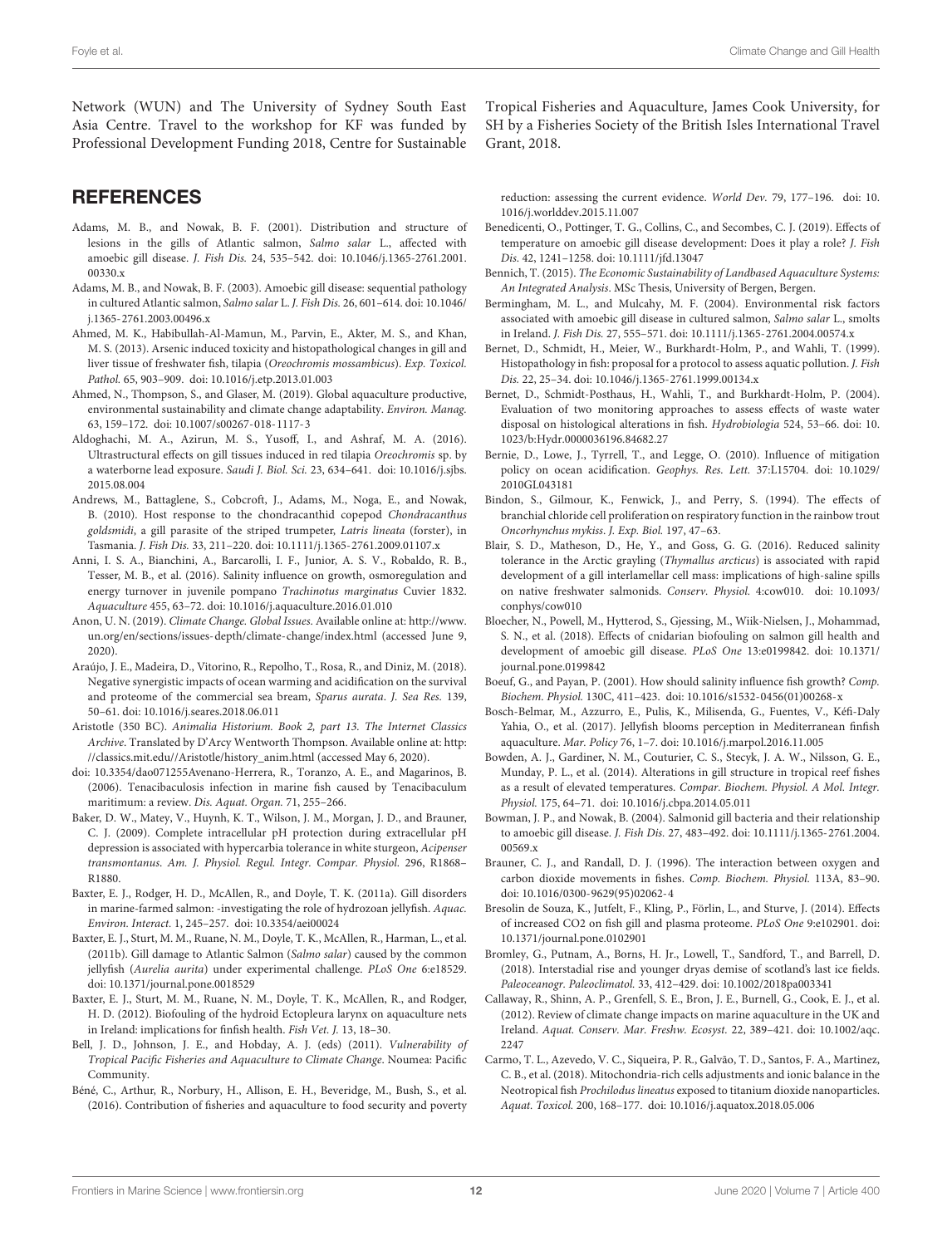- <span id="page-12-36"></span>Chang, I. C., Lee, T. H., Yang, C. H., Wei, Y. Y., Chou, F. I., and Hwang, P. P. (2001). Morphology and function of gill mitochondria-rich cells in fish acclimated to different environments. Physiol. Biochem. Zool. 74, 111–119. [doi: 10.1086/](https://doi.org/10.1086/319304) [319304](https://doi.org/10.1086/319304)
- <span id="page-12-20"></span>Claiborne, J. B., Edwards, S. L., and Morrisson-Shetlar, A. L. (2002). Acid-base regulation in fishes: cellular and molecular mechanisms. J. Exp. Zool. 293, 302–319. [doi: 10.1002/jez.10125](https://doi.org/10.1002/jez.10125)
- <span id="page-12-11"></span>Cochrane, K., De Young, C., Soto, D., and Bahri, T. (2009). Climate change implications for fisheries and aquaculture. FAO Fish. Aquac. Tech. Pap. 530:212.
- <span id="page-12-32"></span>Cumming, H., and Herbert, N. A. (2016). Gill structural change in response to turbidity has no effect on the oxygen uptake of a juvenile sparid fish. Conserv. Physiol. 4:cow033. [doi: 10.1093/conphys/cow033](https://doi.org/10.1093/conphys/cow033)
- <span id="page-12-7"></span>de Lima Cardoso, R., Carvalho-Neta, R. N. F., de Castro, A. C. L., Ferreira, C. F. C., Silva, M. H. L., de Jesus Azevedo, J. W., et al. (2018). Histological and genotoxic biomarkers in Prochilodus lacustris (Pisces, Prochilodontidae) for environmental assessment in a protected area in the Northeast of Brazil. Bull. Environ. Contam. Toxicol. 101, 570–579. [doi: 10.1007/s00128-018-2464-8](https://doi.org/10.1007/s00128-018-2464-8)
- <span id="page-12-12"></span>De Silva, S. S., and Soto, D. (2009). Climate change and aquaculture: potential impacts, adaptation and mitigation. Climate change implications for fisheries and aquaculture: overview of current scientific knowledge. FAO Fish. Aquac. Tech. Pap. 530, 151–212.
- <span id="page-12-27"></span>Deigweiher, K., Hirse, T., Bock, C., Lucassen, M., and Pörtner, H. O. (2010). Hypercapnia induced shifts in gill energy budgets of Antarctic notothenioids. J. Comp. Physiol. B. 180, 347–359. [doi: 10.1007/s00360-009-0413-x](https://doi.org/10.1007/s00360-009-0413-x)
- <span id="page-12-26"></span>Deigweiher, K., Koschnick, N., Pörtner, H. O., and Lucassen, M. (2008). Acclimation of ion regulatory capacities in gills of marine fish under environmental hypercapnia. Am. J. Physiol. Regul. Integr. Comp. Physiol. 295, R1660–R1670.
- <span id="page-12-13"></span>DeIonno, P., Wines, G. L., Jones, P. L., and Collins, R. O. (2006). A bioeconomic evaluation of a commercial scale recirculating finfish growout system – An Australian perspective. Aquaculture 259, 315–327. [doi: 10.1016/j.aquaculture.](https://doi.org/10.1016/j.aquaculture.2006.05.047) [2006.05.047](https://doi.org/10.1016/j.aquaculture.2006.05.047)
- <span id="page-12-23"></span>Dornelles Zebral, Y., Roza, M., da Silva Fonseca, J., Gomes Costa, P., Sturmer de Oliveira, C., Gubert Zocke, T., et al. (2019). Waterborne copper is more toxic to the killifish Poecilia vivipara in elevated temperatures: linking oxidative stress in the liver with reduced organismal thermal performance. Aquat. Toxicol. 209, 142–149. [doi: 10.1016/j.aquatox.2019.02.005](https://doi.org/10.1016/j.aquatox.2019.02.005)
- <span id="page-12-6"></span>Dyková, I., and Novoa, B. (2001). Comments on diagnosis of amoebic gill disease (AGD) in turbot, Scophthalmus maximus. Bull. Eur. Ass. Fish Pathol. 21:40.
- <span id="page-12-39"></span>English, C. J., Swords, F., Downes, J. K., Ruane, N. M., Botwright, N. A., Taylor, R. S., et al. (2019). Prevalence of six amoeba species colonising the gills of farmed Atlantic salmon with amoebic gill disease (AGD) using qPCR. Aquac. Environ. Interact. 11, 405–415. [doi: 10.3354/aei00325](https://doi.org/10.3354/aei00325)
- <span id="page-12-28"></span>Esbaugh, A. J., Ern, R., Nordi, W. M., and Johnson, A. S. (2016). Respiratory plasticity is insufficient to alleviate blood acid-base disturbances after acclimation to ocean acidification in the estuarine red drum, Sciaenops ocellatus. J. Comp. Physiol. B 186, 97–109. [doi: 10.1007/s00360-015-0940-6](https://doi.org/10.1007/s00360-015-0940-6)
- <span id="page-12-24"></span>Esbaugh, A. J., Heuer, R., and Grosell, M. (2012). Impacts of ocean acidification on respiratory gas exchange and acid-base balance in a marine teleost, Opsanus beta. J. Comp. Physiol. B. 182, 921–934. [doi: 10.1007/s00360-012-0668-5](https://doi.org/10.1007/s00360-012-0668-5)
- <span id="page-12-22"></span>Evans, D. H. (1986). "The role of branchial and dermal epithelia in acid-base regulation in aquatic vertebrates," in Acid-Base Regulation in Animals, ed. N. Heisler (Amsterdam: Elsevier-North Holland), 139–172.
- <span id="page-12-15"></span>Evans, D. H. (1993). "Osmotic and ionic regulation," in The Physiology of Fishes, ed. D. H. Evans (Boca Raton, FL: CRC Press), 315–341.
- <span id="page-12-29"></span>Evans, D. H., More, K. J., and Robbins, S. L. (1989). Modes of ammonia transport across the gill epithelium of the marine teleost fish, Opsanus beta. J. Exp. Biol. 144, 339–356.
- <span id="page-12-16"></span>Evans, D. H., Piermarini, P. M., and Choe, K. P. (2005). The multifunctional fish gill: dominant site of gas exchange, osmoregulation, acid-base regulation, and excretion of nitrogenous waste. Physiol. Rev. 85, 97–177. [doi: 10.1152/physrev.](https://doi.org/10.1152/physrev.00050.2003) [00050.2003](https://doi.org/10.1152/physrev.00050.2003)
- <span id="page-12-4"></span>Ferguson, H. W. (2006). Systemic Pathology of Fish, A Text and Atlas of Normal Tissues in Teleosts and their Responses in Disease. London: Scotian Press.
- <span id="page-12-5"></span>Ferguson, H. W., Morrison, D., Ostland, V. E., Lumsden, J., and Byrne, P. (1992). Responses of mucus-producing cells in gill disease of rainbow trout (Oncorhynchus mykiss). J. Comp. Pathol. 106, 255–265. [doi: 10.1016/0021-](https://doi.org/10.1016/0021-9975(92)90054-X) [9975\(92\)90054-X](https://doi.org/10.1016/0021-9975(92)90054-X)
- <span id="page-12-31"></span>Gilmour, K. M., and Perry, S. F. (2018). Conflict and compromise: using reversible remodeling to manage competing physiological demands at the fish gill. Physiology 33, 412–422. [doi: 10.1152/physiol.00031.2018](https://doi.org/10.1152/physiol.00031.2018)
- <span id="page-12-8"></span>Gjessing, M. C., Steinum, T., Olsen, A.-B., Lie, K. I., Tavornpanich, S., Colquhoun, D. J., et al. (2019). Histopathological investigation of complex gill disease in sea farmed Atlantic salmon. PLoS One 14:e0222926. [doi: 10.1371/journal.pone.](https://doi.org/10.1371/journal.pone.0222926) [0222926](https://doi.org/10.1371/journal.pone.0222926)
- <span id="page-12-30"></span>Gonzalez, R. J. (2011). "The osmorespiratory compromise," in Encyclopedia of Fish Physiology: From Genome to Environment, Vol. 2, eds A. P. Farrell, E. D. Stevens, J. J. Cech, and J. G. Richards (London: Academic Press), 1389–1394. [doi: 10.1016/b978-0-12-374553-8.00211-2](https://doi.org/10.1016/b978-0-12-374553-8.00211-2)
- <span id="page-12-21"></span>Gonzalez, R. J., and McDonald, D. G. (2000). Ionoregulatory responses to temperature change in two species of freshwater fish. Fish. Physiol. Biochem. 22, 311–317.
- <span id="page-12-10"></span>Good, C., Davidson, J., Wiens, G. D., Welch, T. J., and Summerfelt, S. (2015). Flavobacterium branchiophilum and F. succinicans associated with bacterial gill disease in rainbow trout Oncorhynchus mykiss (Walbaum) in water recirculation aquaculture systems. J. Fish Dis. 38, 409–415.
- <span id="page-12-37"></span>Goss, G. G., and Perry, S. F. (1993). Physiological and morphological regulation of acid–base status during hypercapnia in rainbow trout (Oncorhynchus mykiss). Can. J. Zool. 71, 1673–1680. [doi: 10.1139/z93-234](https://doi.org/10.1139/z93-234)
- <span id="page-12-35"></span>Goss, G. G., Perry, S. F., Wood, C. M., and Laurent, P. (1992). Mechanisms of ion and acid-base regulation at the gills of freshwater fish. J. Exp. Zool. 263, 143–159.
- <span id="page-12-34"></span>Green, L., and Jutfelt, F. (2014). Elevated carbon dioxide alters the plasma composition and behaviour of a shark. Biol. Lett. 10:20140538. [doi: 10.1098/](https://doi.org/10.1098/rsbl.2014.0538) [rsbl.2014.0538](https://doi.org/10.1098/rsbl.2014.0538)
- <span id="page-12-0"></span>Griffin, M. J., Pote, L. M., Camus, A. C., Mauel, M. J., Greenway, T. E., and Wise, D. J. (2009). Application of a real-time PCR assay for the detection of Henneguya ictaluri in commercial channel catfish ponds. Dis. Aquat. Organ. 86, 223–233. [doi: 10.3354/dao02079](https://doi.org/10.3354/dao02079)
- <span id="page-12-40"></span>Gunnarsson, G. S., Karlsbakk, E., Blindheim, S., Plarre, H., Imsland, A. K., Handeland, S., et al. (2017). Temporal changes in infections with some pathogens associated with gill disease in farmed Atlantic salmon (Salmo salar L). Aquaculture 468, 126–134. [doi: 10.1016/j.aquaculture.2016.](https://doi.org/10.1016/j.aquaculture.2016.10.011) [10.011](https://doi.org/10.1016/j.aquaculture.2016.10.011)
- <span id="page-12-3"></span>Gunnarsson, S. (2006). The conceptualisation of health and disease in veterinary medicine. Acta Vet. Scand. 48:20. [doi: 10.1186/1751-0147-48-20](https://doi.org/10.1186/1751-0147-48-20)
- <span id="page-12-38"></span>Hayashi, M., Kikkawa, T., and Ishimatsu, A. (2013). Morphological changes in branchial mitochondria-rich cells of the teleost Paralichthys olivaceus as a potential indicator of CO2 impacts. Mar. Pollut. Bull. 73, 409–415. [doi: 10.1016/](https://doi.org/10.1016/j.marpolbul.2013.06.034) [j.marpolbul.2013.06.034](https://doi.org/10.1016/j.marpolbul.2013.06.034)
- <span id="page-12-19"></span>Heisler, N. (1990). Interaction between gas exchange, metabolism and ion transport in animals: an overview. Can. J. Zool. 67, 2923–2935. [doi: 10.1139/z89-415](https://doi.org/10.1139/z89-415)
- <span id="page-12-25"></span>Heisler, N. (1993). "Acid-base regulation," in The Physiology of Fishes, ed. D. Evans (Boca Raton, FL: CRC Press), 343–378.
- <span id="page-12-1"></span>Herrero, A., Thompson, K. D., Ashby, A., Rodger, H. D., and Dagleish, M. P. (2018). Complex gill disease: an emerging syndrome in farmed Atlantic Salmon (Salmo salar L.). J. Compar. Pathol. 163, 23–28. [doi: 10.1016/j.jcpa.2018.07.004](https://doi.org/10.1016/j.jcpa.2018.07.004)
- <span id="page-12-33"></span>Hess, S., Prescott, L. J., Hoey, A. S., McMahon, S. A., Wenger, A. S., and Rummer, J. L. (2017). Species-specific impacts of suspended sediments on gill structure and function in coral reef fishes. Proc. R. Soc. B 284:20171279. [doi: 10.1098/](https://doi.org/10.1098/rspb.2017.1279) [rspb.2017.1279](https://doi.org/10.1098/rspb.2017.1279)
- <span id="page-12-17"></span>Heuer, R. M., and Grosell, M. (2014). Physiological impacts of elevated carbon dioxide and ocean acidification on fish. Am. J. Physiol. 307, R1061–R1084.
- <span id="page-12-14"></span>Hilmarsen, Ø, Ambros Holte, E., Brendeløkken, H., Høyli, R., and Hognes, E. S. (2019). Konsekvense Av Landbasert Oppdrett Av Laks – Matfisk Og Post-Smolt. SINTEF Rapport OC2018 A-033.83. Trondheim: SINTEF.
- <span id="page-12-2"></span>Hoegh-Guldberg, O., Mumby, P. J., Hooten, A. J., Steneck, R. S., Greenfield, P., Gomez, E., et al. (2007). Coral reefs under rapid climate change and ocean acidification. Science 318:1737. [doi: 10.1126/science.1152509](https://doi.org/10.1126/science.1152509)
- <span id="page-12-9"></span>Holan, A. B., Good, C., and Powell, M. D. (2019). "Health management in RAS systems," in Aquaculture Health Management, eds F. Kibenge and M. D. Powell (London: Elsevier).
- <span id="page-12-18"></span>Huth, T. J., and Place, S. P. (2016). Transcriptome wide analyses reveal a sustained cellular stress response in the gill tissue of Trematomus bernacchii after acclimation to multiple stressors. BMC Genomics 17:127. [doi: 10.1186/s12864-](https://doi.org/10.1186/s12864-016-2454-3) [016-2454-3](https://doi.org/10.1186/s12864-016-2454-3)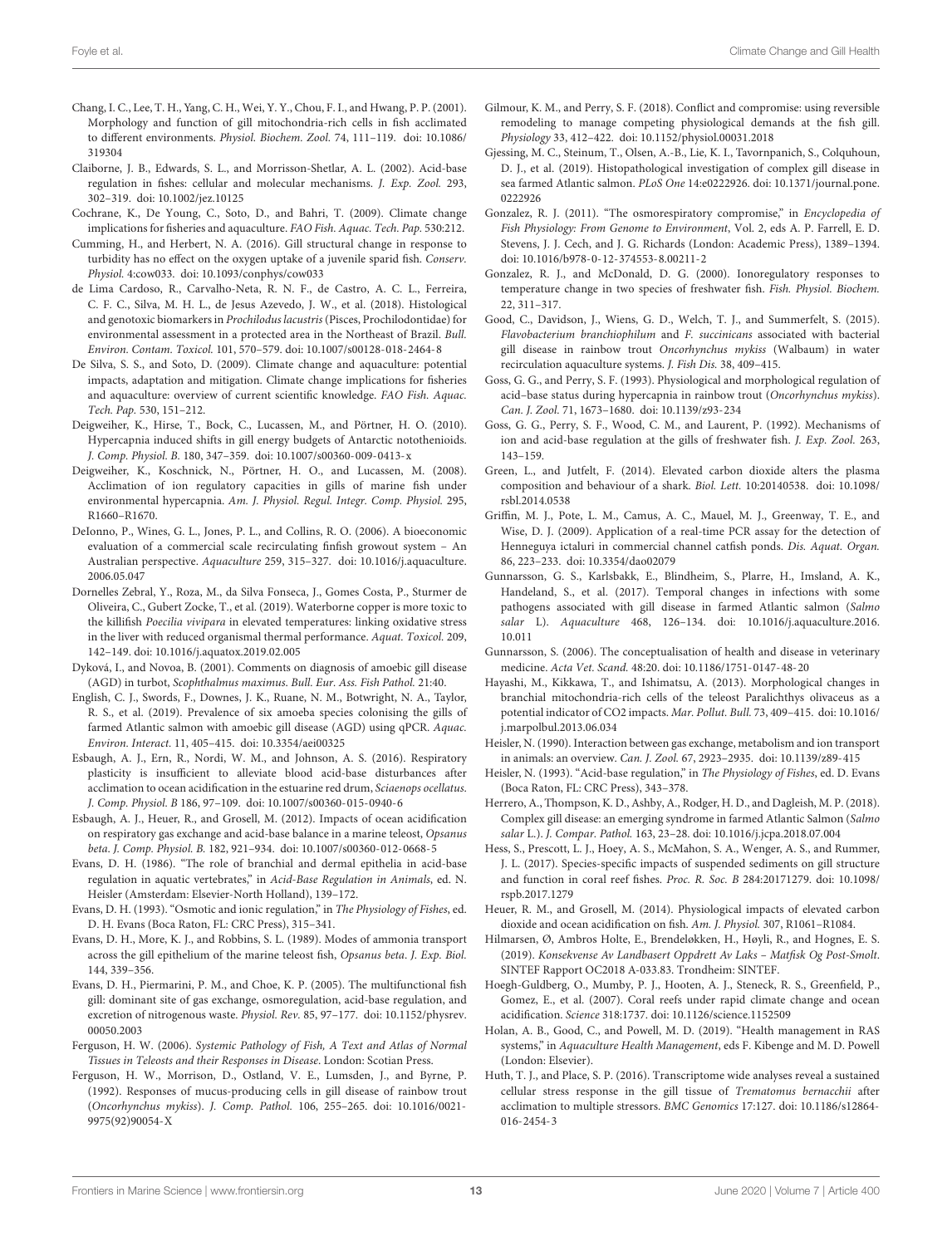- <span id="page-13-23"></span>Iftikar, F. I., and Hickey, A. J. R. (2013). Do mitochondria limit hot fish hearts? Understanding the role of mitochondrial function with heat stress in Notolabrus celidotus. PLoS One 8:e64120. [doi: 10.1371/journal.pone.0064120](https://doi.org/10.1371/journal.pone.0064120)
- <span id="page-13-0"></span>Iva, D. Â, Antonio, F., and Beatriz, N. (1999). Epizoic amoebae from the gills of turbot Scophthalmus maximus. Dis. Aquat. Organ. 38, 33–38. [doi: 10.3354/](https://doi.org/10.3354/dao038033) [dao038033](https://doi.org/10.3354/dao038033)
- <span id="page-13-12"></span>Jeffrey, K., Stinton, N., and Ellis, T. (2011). A Review of the Land-Based, Warm-Water Recirculation Fish Farm Sector in England and Wales. FES220: Centre for Environment, Fisheries & Aquaculture Science. Available online at: [http://www.fishfrom.com/index.php/fishfromdocuments/guidance/](http://www. fishfrom. com/index. php/fishfromdocuments/guidance/10-advantages-and-disadvantages/file) [10-advantages-and-disadvantages/file](http://www. fishfrom. com/index. php/fishfromdocuments/guidance/10-advantages-and-disadvantages/file)
- <span id="page-13-20"></span>Jeffries, K., Hinch, S. G., Sierocinski, T., Pavlidis, P., and Miller, K. M. (2013). Transcriptomic responses to high water temperature in two species of Pacific salmon. Evol. Appl. 7, 286–300. [doi: 10.1111/eva.12119](https://doi.org/10.1111/eva.12119)
- <span id="page-13-26"></span>Kandalski, P. K., Dmengeon, M. R., Pedreiro de Souza, M. R. D., Herrerias, T., Machado, C., Zaleski, T., et al. (2018). Effects of short-term thermal stress on the plasma biochemical profiles of two Antarctic nototheniid species. Rev. Fish Biol. Fish. 28, 925–940. [doi: 10.1007/s11160-018-9535-0](https://doi.org/10.1007/s11160-018-9535-0)
- <span id="page-13-18"></span>Khan, J. R., Pether, S., Bruce, M., Walker, S. P., and Herbert, N. A. (2014). Optimum temperatures for growth and feed conversion in cultured hapuku (Polyprion oxygeneios) – Is there a link to aerobic metabolic scope and final temperature preference? Aquaculture 430, 107–113. [doi: 10.1016/j.aquaculture.2014.03.046](https://doi.org/10.1016/j.aquaculture.2014.03.046)
- <span id="page-13-3"></span>Kim, W. S., Kong, K. H., Kim, J. O., and Oh, M. J. (2016). Amoebic gill infection in coho salmon Oncorhynchus kisutch farmed in Korea. Dis. Aquat. Organ. 121, 75–78. [doi: 10.3354/dao03037](https://doi.org/10.3354/dao03037)
- <span id="page-13-4"></span>Klinger, D. H., Levin, S. A., and Watson, J. R. (2017). The growth of finfish in global open-ocean aquaculture under climate change. Proc. R. Soc. B Biol. Sci. 284:20170834. [doi: 10.1098/rspb.2017.0834](https://doi.org/10.1098/rspb.2017.0834)
- <span id="page-13-10"></span>Koehn, J. D., Hobday, A. J., Pratchett, M. S., and Gillanders, B. M. (2011). Climate change and Australian marine and freshwater environments, fishes and fisheries: synthesis and options for adaptation. Mar. Freshw. Res. 62, 1148–1164. [doi: 10.1071/MF11139](https://doi.org/10.1071/MF11139)
- <span id="page-13-13"></span>Kreiss, C. M., Michael, K., Lucassen, M., Jutfelt, F., Motyka, R., and Dupont, S. (2015). Ocean warming and acidification modulate energy budget and gill ion regulatory mechanisms in Atlantic cod (Gadus morhua). J. Comp. Physiol. B 185, 767–781. [doi: 10.1007/s00360-015-0923-7](https://doi.org/10.1007/s00360-015-0923-7)
- <span id="page-13-29"></span>Lappivaara, J., Nikinmaa, M., and Tuurala, H. (1995). Arterial oxygen tension and the structure of the secondary lamellae of the gills in rainbow trout (Oncorhynchus mykiss) after acute exposure to zinc and during recovery. Aquat. Toxicol. 32, 321–331. [doi: 10.1016/0166-445x\(94\)00097-a](https://doi.org/10.1016/0166-445x(94)00097-a)
- <span id="page-13-34"></span>Laurent, P., Maina, J. N., Bergman, H. L., Narahara, A., Walsh, P. J., and Wood, C. M. (1995). Gill structure of a fish from an alkaline lake: effect of short-term exposure to neutral conditions. Can. J. Zool. 73, 1170–1181. [doi: 10.1139/z95-](https://doi.org/10.1139/z95-139) [139](https://doi.org/10.1139/z95-139)
- <span id="page-13-28"></span>Laurent, P., and Perry, S. F. (1991). Environmental effects on fish gill morphology. Physiol. Zool. 64, 4–25. [doi: 10.1086/physzool.64.1.30158511](https://doi.org/10.1086/physzool.64.1.30158511)
- <span id="page-13-30"></span>LeBlanc, D. M., Wood, C. M., Fudge, D. S., and Wright, P. A. (2010). A fish out of water: gill and skin remodeling promotes osmo-and ionoregulation in the mangrove killifish Kryptolebias marmoratus. Physiol. Biochem. Zool. 83, 932–949. [doi: 10.1086/656307](https://doi.org/10.1086/656307)
- <span id="page-13-37"></span>Leef, M. J., Harris, J. O., Hill, J., and Powell, M. D. (2005). Cardiovascular responses of three salmonid species affected with amoebic gill disease (AGD). J. Compar. Physiol. B 175, 523–532. [doi: 10.1007/s00360-005-0020-4](https://doi.org/10.1007/s00360-005-0020-4)
- <span id="page-13-14"></span>Lefevre, S. (2016). Are global warming and ocean acidification conspiring against marine ectotherms? A meta-analysis of the respiratory effects of elevated temperature, High CO2, and their interaction. Cons. Physiol. 4:cow009. [doi:](https://doi.org/10.1093/conphys/cow009) [10.1093/conphys/cow009](https://doi.org/10.1093/conphys/cow009)
- <span id="page-13-24"></span>Lefevre, S., McKenzie, D. J., and Nilsson, G. E. (2017). Model projecting the fate of fish populations under climate change need to be based on valid physiological mechanisms. Glob. Change Biol. 23, 3449–3459. [doi: 10.1111/gcb.13652](https://doi.org/10.1111/gcb.13652)
- <span id="page-13-38"></span>Leung, T. L. F., and Bates, A. E. (2013). More rapid and severe disease outbreaks for aquaculture at the tropics: implications for food security. J. Appl. Ecol. 50, 215–222. [doi: 10.1111/1365-2644.12017](https://doi.org/10.1111/1365-2644.12017)
- <span id="page-13-33"></span>Liu, Y., Ma, D., Xiao, Z., Xu, S., Wang, Y., Wang, Y., et al. (2015). Histological change and heat shock protein 70 expression in different tissues of Japanese flounder Paralichthys olivaceus in response to elevated temperature. Chinese J. Oceanol. Limnol. 33, 11–19. [doi: 10.1007/s00343-015-4028-7](https://doi.org/10.1007/s00343-015-4028-7)
- <span id="page-13-1"></span>Lovy, J., Goodwin, A. E., Speare, D. J., Wadowska, D. W., and Wright, G. M. (2011). Histochemical and ultrastructural analysis of pathology and cell responses in gills of channel -catfish affected with proliferative gill disease. Dis. Aquat. Organ. 94, 125–134. [doi: 10.3354/dao02322](https://doi.org/10.3354/dao02322)
- <span id="page-13-21"></span>Madeira, C., Madeira, D., Diniz, M. S., and Cabral, H. N. (2016). Thermal acclimation in clownfish: an integrated biomarker response and multi-tissue experimental approach. Ecol. Indic. 71, 280–292. [doi: 10.1016/j.ecolind.2016.](https://doi.org/10.1016/j.ecolind.2016.07.009) [07.009](https://doi.org/10.1016/j.ecolind.2016.07.009)
- <span id="page-13-22"></span>Madeira, D., Vinagre, C., and Diniz, M. S. (2016). Are fish in hot water? Effects of warming on oxidative stress metabolism in the commercial species Sparus aurata. Ecol. Indic. 63, 324–331. [doi: 10.1016/j.ecolind.2015.12.008](https://doi.org/10.1016/j.ecolind.2015.12.008)
- <span id="page-13-32"></span>Marcon, L., Lopes, D. S., Mounteer, A. H., Goulart, A. M. A., Leandro, M. V., and Dos Anjos Benjamin, L. (2016). Pathological and histometric analysis of the gills of female Hyphessobrycon eques (Teleostei: Characidae) exposed to different concentrations of the insecticide  $Dimulin^{\circledR}$  . Ecotoxicol. Environ. Saf. 131, 135–142. [doi: 10.1016/j.ecoenv.2016.05.016](https://doi.org/10.1016/j.ecoenv.2016.05.016)
- <span id="page-13-5"></span>Marcos-López, M., Mitchell, S. O., and Rodger, H. D. (2016). Pathology and mortality associated with the mauve stinger jellyfish Pelagia noctiluca in farmed Atlantic salmon Salmo salar L. J. Fish Dis. 39, 111–115. [doi: 10.1111/jfd.12267](https://doi.org/10.1111/jfd.12267)
- <span id="page-13-35"></span>Matey, V., Richards, J. G., Wang, Y., Wood, C. M., Rogers, J., Davies, R., et al. (2008). The effect of hypoxia on gill morphology and ionoregulatory status in the Lake Qinghai scaleless carp, Gymnocypris przewalskii. J. Exp. Biol. 211, 1063–1074. [doi: 10.1242/jeb.010181](https://doi.org/10.1242/jeb.010181)
- <span id="page-13-27"></span>McCormick, S. D., and Regish, A. M. (2018). Effects of ocean acidification on salinity tolerance and seawater growth of Atlantic salmon Salmo salar smolts. J. Fish Biol. 93, 560–566. [doi: 10.1111/jfb.13656](https://doi.org/10.1111/jfb.13656)
- <span id="page-13-17"></span>McDonald, D. G., Cavdek, V., and Ellis, R. (1991). Gill design in freshwater fishes: interrelationships amongst gas exchange, ion regulation and acid-base regulation. Physiol. Zool. 64, 103–123. [doi: 10.1086/physzool.64.1.30158515](https://doi.org/10.1086/physzool.64.1.30158515)
- <span id="page-13-25"></span>McDonald, D. G., Tang, Y., and Boutilier, R. G. (1989). Acid and ion transfer across the gills of fish: mechanisms and regulation. Can. J. Zool. 67, 3046–3054. [doi: 10.1139/z89-428](https://doi.org/10.1139/z89-428)
- <span id="page-13-15"></span>Michael, K., Kreiss, C. M., Hu, M. Y., Koschnick, N., Bickmeyer, U., Dupont, S., et al. (2016). Adjustments of molecular key components of branchial ion and pH regulation in Atlantic cod (Gadus morhua) in response to ocean acidification and warming. Comp. Biochem. Physiol. 193B, 33–46. [doi: 10.1016/j.cbpb.2015.](https://doi.org/10.1016/j.cbpb.2015.12.006) [12.006](https://doi.org/10.1016/j.cbpb.2015.12.006)
- <span id="page-13-6"></span>Miraglia, M., Marvin, H. J. P., Kleter, G. A., Battilani, P., Brera, C., Coni, E., et al. (2009). Climate change and food safety: an emerging issue with special focus on Europe. Food Chem. Toxicol. 47, 1009–1021. [doi: 10.1016/j.fct.2009.02.005](https://doi.org/10.1016/j.fct.2009.02.005)
- <span id="page-13-8"></span>Mitchell, S., Baxter, E., Holland, C., and Rodger, H. D. (2012). Development of a novel histopathological gill scoring protocol for assessment of gill health during a longitudinal study in marine-farmed Atlantic salmon (Salmo salar). Aquac. Int. 20, 813–825. [doi: 10.1007/s10499-012-9504-x](https://doi.org/10.1007/s10499-012-9504-x)
- <span id="page-13-2"></span>Mitchell, S. O., and Rodger, H. D. (2011). A review of infectious gill disease in marine salmonid fish. J. Fish Dis. 34, 411–432. [doi: 10.1111/j.1365-2761.2011.](https://doi.org/10.1111/j.1365-2761.2011.01251.x) [01251.x](https://doi.org/10.1111/j.1365-2761.2011.01251.x)
- <span id="page-13-36"></span>Moss, B., Kosten, S., Meerhoff, M., Battarbee, R. W., Jeppesen, E., Mazzeo, N., et al. (2011). Allied attack: climate change and eutrophication. Inland waters 1, 101–105. [doi: 10.5268/IW-1.2.359](https://doi.org/10.5268/IW-1.2.359)
- <span id="page-13-11"></span>Mouton, A., Crosbie, P. B. B., Cadoret, K., and Nowak, B. F. (2013). First record of amoebic gill disease caused by Neoparamoeba perurans in South Africa. J. Fish Dis. 37, 407–409. [doi: 10.1111/jfd.12133](https://doi.org/10.1111/jfd.12133)
- <span id="page-13-31"></span>Mueller, M. E., Sanchez, D. A., Bergman, H. L., McDonald, D. G., Rhem, R. G., and Wood, C. M. (1991). Nature and time course of acclimation to aluminum in juvenile brook trout (Salvelinus fontinalis). II. Gill histology. Can. J. Fish. Aquat. Sci. 48, 2016–2027. [doi: 10.1139/f91-240](https://doi.org/10.1139/f91-240)
- <span id="page-13-9"></span>Munro, P. D., Barbour, A., and Birkbeck, T. H. (1994). Comparison of the gut bacterial-flora of start-feeding larval turbot reared under different conditions. J. Appl. Bacteriol. 77, 560–566. [doi: 10.1111/j.1365-2672.1994.tb04402.x](https://doi.org/10.1111/j.1365-2672.1994.tb04402.x)
- <span id="page-13-16"></span>Nilsson, G. E., and Lefevre, S. (2016). Physiological challenges to fishes in a warmer and acidified future. Physiology 31, 409–417. [doi: 10.1152/physiol.00055.2015](https://doi.org/10.1152/physiol.00055.2015)
- <span id="page-13-7"></span>Noga, E. (2010). "Fish Disease," in Diagnosis and Treatment, Second Edn, ed. E. J. Noga (Iowa: Blackwell Publishing).
- <span id="page-13-19"></span>Norin, T., Malte, H., and Clark, T. D. (2014). Aerobic scope does not predict the performance of a tropical eurythermal fish at elevated temperatures. J. Exp. Biol. 217, 244–251. [doi: 10.1242/jeb.089755](https://doi.org/10.1242/jeb.089755)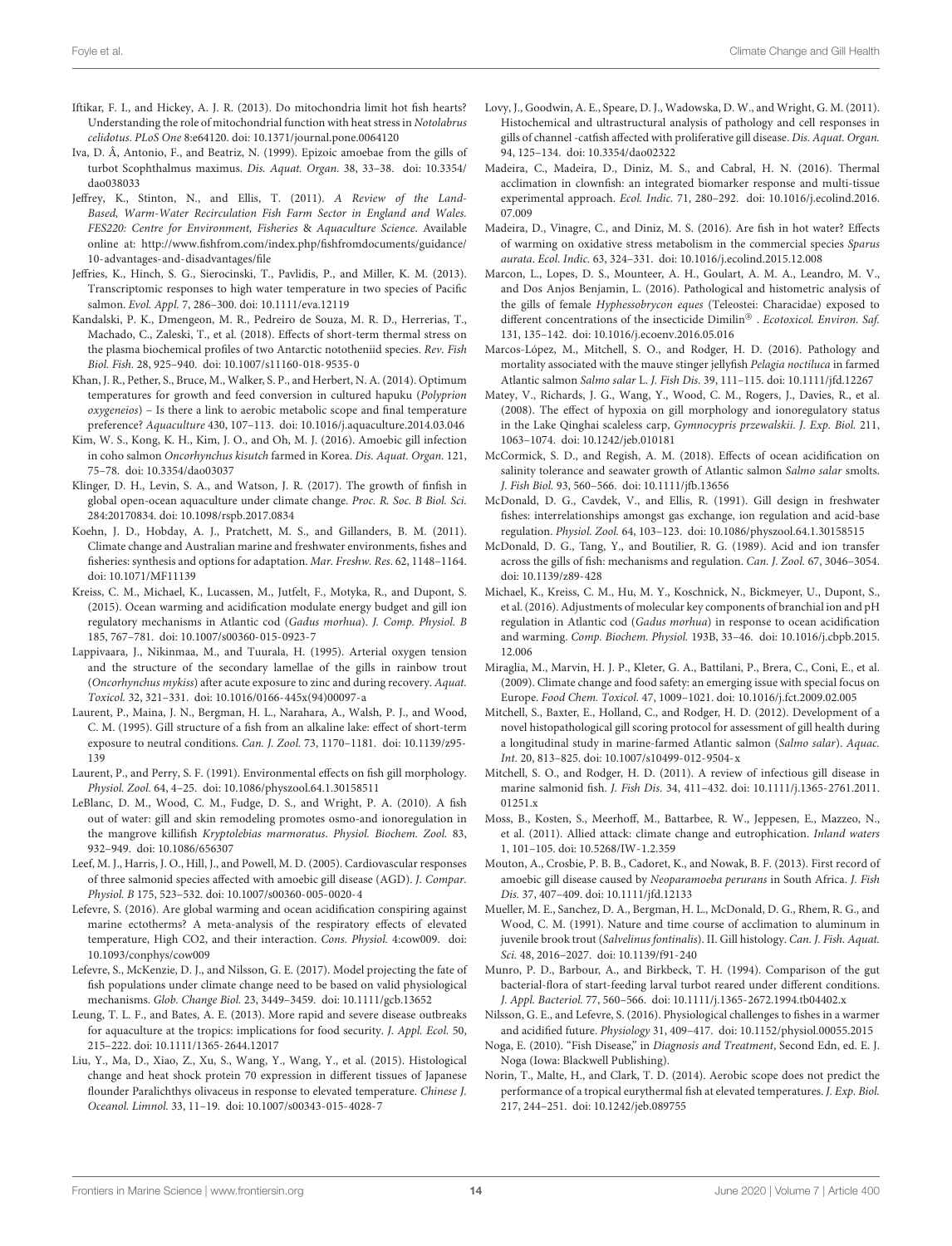- <span id="page-14-1"></span>Oldham, T., Rodger, H., and Nowak, B. F. (2016). Incidence and distribution of amoebic gill disease (AGD) — An epidemiological review. Aquaculture 457, 35–42. [doi: 10.1016/j.aquaculture.2016.02.013](https://doi.org/10.1016/j.aquaculture.2016.02.013)
- <span id="page-14-17"></span>O'Neil, J. M., Davis, T. W., Burford, M. A., and Gobler, C. J. (2012). The rise of harmful cyanobacteria blooms: the potential roles of eutrophication and climate change. Harmful Algae 14, 313–334. [doi: 10.1016/j.hal.2011.10.027](https://doi.org/10.1016/j.hal.2011.10.027)
- <span id="page-14-36"></span>Pandey, S., Parvez, S., Ansari, R. A., Ali, M., Kaur, M., Hayat, F., et al. (2008). Effects of exposure to multiple trace metals on biochemical, histological and ultrastructural features of gills of a freshwater fish, Channa punctata Bloch. Chem. Biol. Interact. 174, 183–192. [doi: 10.1016/j.cbi.2008.05.014](https://doi.org/10.1016/j.cbi.2008.05.014)
- <span id="page-14-37"></span>Paulino, M. G., Sakuragui, M. M., and Fernandes, M. N. (2012). Effects of atrazine on the gill cells and ionic balance in a neotropical fish, Prochilodus lineatus. Chemosphere 86, 1–7. [doi: 10.1016/j.chemosphere.2011.08.033](https://doi.org/10.1016/j.chemosphere.2011.08.033)
- <span id="page-14-26"></span>Pauly, D., and Cheung, W. W. L. (2017). Sound physiological knowledge and principles in modelling shrinking of fishes under climate change. Glob. Change Biol. 24, e743–e744.
- <span id="page-14-27"></span>Pauly, D., and Cheung, W. W. L. (2018). On confusing cause and effect in oxygen limitation of fish. Glob. Change Biol. 24, e15–e26.
- <span id="page-14-38"></span>Pereira, S., Pinto, A. L., Cortes, R., Fontaínhas-Fernandes, A., Coimbra, A. M., and Monteiro, S. M. (2013). Gill histopathological and oxidative stress evaluation in native fish captured in Portuguese northwestern rivers. Ecotoxicol. Environ. Saf. 90, 157–166. [doi: 10.1016/j.ecoenv.2012.12.023](https://doi.org/10.1016/j.ecoenv.2012.12.023)
- <span id="page-14-20"></span>Perry, S. F., and Gilmour, K. M. (2002). Sensing and transfer of respiratory gases at the fish gill. J. Exp. Zool. 293, 249–263. [doi: 10.1002/jez.10129](https://doi.org/10.1002/jez.10129)
- <span id="page-14-25"></span>Pörtner, H. O., and Knust, R. (2007). Climate change affects marine fishes through the oxygen limitation of thermal tolerance. Science 315, 95–97. [doi: 10.1126/](https://doi.org/10.1126/science.1135471) [science.1135471](https://doi.org/10.1126/science.1135471)
- <span id="page-14-14"></span>Powell, M., Carson, J., and van Gelderen, R. (2004). Experimental induction of gill disease in Atlantic salmon (Salmo salar L.) with Tenacibaculum maritimum. Dis. Aquat. Organ. 61, 179–185. [doi: 10.3354/dao061179](https://doi.org/10.3354/dao061179)
- <span id="page-14-15"></span>Powell, M. D., Harris, J. O., Carson, J., and Hill, J. V. (2005). Effects of gill abrasion and experimental infections with Tenacibaculum maritimum on the respiratory physiology of amoebic gill disease affected Atlantic salmon Salmo salar L. Dis. Aquat. Organ. 63, 169–174. [doi: 10.3354/dao063169](https://doi.org/10.3354/dao063169)
- <span id="page-14-40"></span>Powell, M. D., Nowak, B. F., and Adams, M. B. (2002). Cardiac morphology in relation to amoebic gill disease history in Atlantic salmon, Salmo salar L. J. Fish Dis. 25, 209–215. [doi: 10.1046/j.1365-2761.2002.00356.x](https://doi.org/10.1046/j.1365-2761.2002.00356.x)
- <span id="page-14-10"></span>Powell, M. D., Yousaf, M. N., Rasmussen, K. J., Kollner, B., Zou, J., Secombes, C., et al. (2014). Immunohistochemical localization of inflammatory cells and cell cycle proteins in the gills of Loma salmonae infected rainbow trout (Oncorhynchus mykiss). Fish Shellf. Immunol. 40, 91–98. [doi: 10.1016/j.fsi.2014.](https://doi.org/10.1016/j.fsi.2014.06.004) [06.004](https://doi.org/10.1016/j.fsi.2014.06.004)
- <span id="page-14-4"></span>Purcell, J. E., Uye, S., and Lo, W. (2007). Anthropogenic causes of jellyfish blooms and their direct consequences for humans: a review. Mar. Ecol. Prog. Ser. 350, 153–174. [doi: 10.3354/meps07093](https://doi.org/10.3354/meps07093)
- <span id="page-14-29"></span>Randall, D. J. (2011). "Excretion of ammonia," in Encyclopedia of Fish Physiology. From Genome to Environment, ed. A. P. Farrell (London: Academic press), 1437–1443.
- <span id="page-14-30"></span>Randall, D. J., Wilson, J. M., Peng, K. W., Kok, T. W. K., Kuah, S. S. L., Chew, S. F., et al. (1999). The mudskipper, Periophthalmodon schlosseri actively secretes NH4+ against a concentration gradient. Am. J. Physiol. Regul. Integr. Comp. Physiol. 277, R1562–R1567.
- <span id="page-14-5"></span>Richardson, A. J., Bakun, A., Hays, G. C., and Gibbons, M. J. (2009). The jellyfish joyride: causes, consequences and management responses to a more gelatinous future. Trends Ecol. Evol. 24, 312–322. [doi: 10.1016/j.tree.2009.01.010](https://doi.org/10.1016/j.tree.2009.01.010)
- <span id="page-14-39"></span>Rind, K., Beyrend, D., Blondeau-Bidet, E., Charmantier, G., Cucchi, P., and Lignot, J.-H. (2017). Effects of different salinities on the osmoregulatory capacity of Mediterranean sticklebacks living in freshwater. J. Zool. 303, 270– 280. [doi: 10.1111/jzo.12491](https://doi.org/10.1111/jzo.12491)
- <span id="page-14-8"></span>Roberts, H. E., and Smith, S. A. (2011). Disorders of the respiratory system in pet and ornamental fish. Vet. Clin. North Am. Exotic Anim. Pract. 14, 179–206. [doi: 10.1016/j.cvex.2011.03.004](https://doi.org/10.1016/j.cvex.2011.03.004)
- <span id="page-14-6"></span>Roberts, R. J. (2012). Fish Pathology, 4 Edn. Hoboken: Wiley-Blackwell.
- <span id="page-14-32"></span>Robertson, L. M., Kochhann, D., Bianchini, A., Matey, V., Almeida-Val, V. F., Val, A. L., et al. (2015). Gill paracellular permeability and the osmorespiratory compromise during exercise in the hypoxia-tolerant Amazonian oscar (Astronotus ocellatus). J. Comp. Physiol. B 185, 741–754. [doi: 10.1007/s00360-](https://doi.org/10.1007/s00360-015-0918-4) [015-0918-4](https://doi.org/10.1007/s00360-015-0918-4)
- <span id="page-14-19"></span>Rodger, H. D. (2016). "Fish disease causing economic impact in global aquaculture," in Fish Vaccines, ed. A. Adams (Basel: Springer).
- <span id="page-14-2"></span>Rodger, H. D., Henry, L., and Mitchell, S. O. (2011). Non-infectious gill disorders of marine salmonid fish. Rev. Fish Biol. Fish. 21, 423–440. [doi: 10.1007/s11160-](https://doi.org/10.1007/s11160-010-9182-6) [010-9182-6](https://doi.org/10.1007/s11160-010-9182-6)
- <span id="page-14-24"></span>Rodgers, G. G., Rummer, J. L., Johnson, L. K., and McCormick, M. I. (2019). Impacts of increased ocean temperatures on a low-latitude coral reef fish – Processes related to oxygen uptake and delivery. J. Thermal Biol. 79, 95–102. [doi: 10.1016/j.jtherbio.2018.12.008](https://doi.org/10.1016/j.jtherbio.2018.12.008)
- <span id="page-14-33"></span>Rojas, L.-M., Mata, C., Oliveros, A., and Salazar-Lugo, R. (2013). Histology of gill, liver and kidney in juvenile fish Colossoma macropomum exposed to three temperatures. Rev. Biol. Trop. 61, 797–806.
- <span id="page-14-41"></span>Rozas-Serri, M. (2019). Gill diseases in marine salmon aquaculture with an emphasis on amoebic gill disease. CAB Rev. Perspect. Agric. Vet. Sci. Nutr. Nat. Resour. 14, 1–15. [doi: 10.1079/PAVSNNR201914032](https://doi.org/10.1079/PAVSNNR201914032)
- <span id="page-14-31"></span>Sakuragui, M. M., Sanches, J. R., and Fernandes, M. N. (2003). Gill chloride cell proliferation and respiratory responses to hypoxia of the neotropical erythrinid fish Hoplias malabaricus. J. Comp. Physiol. B 173, 309–317. [doi: 10.1007/](https://doi.org/10.1007/s00360-003-0337-9) [s00360-003-0337-9](https://doi.org/10.1007/s00360-003-0337-9)
- <span id="page-14-12"></span>Salvesen, I., Skjermo, J., and Vadstein, O. (1999). Growth of turbot (Scophthalmus maximus L.) during first feeding in relation to the proportion of r/kstrategists in the bacterial community of the rearing water. Aquaculture 175, 337–350.
- <span id="page-14-7"></span>Saraiva, A., Costa, J., Serrão, J., Eiras, J. C., and Cruz, C. (2015). Study of the gill health status of farmed sea bass (Dicentrarchus labrax L., 1758) using different tools. Aquaculture 441, 16–20. [doi: 10.1016/j.aquaculture.2015.02.004](https://doi.org/10.1016/j.aquaculture.2015.02.004)
- <span id="page-14-23"></span>Schulte, P. M. (2015). The effects of temperature on aerobic metabolism: towards a mechanistic understanding of the responses of ectotherms to a changing environment. J. Exp. Biol. 218, 1856–1866.
- <span id="page-14-3"></span>Shi, L., Feng, L., Jiang, W. D., Liu, Y., Jiang, J., Wu, P., et al. (2015). Folic acid deficiency impairs the gill health status associated with the NF-kappaB, MLCK and Nrf2 signaling pathways in the gills of young grass carp (Ctenopharyngodon idella). Fish Shellfish Immunol. 47, 289–301. [doi: 10.1016/j.fsi.2015.09.023](https://doi.org/10.1016/j.fsi.2015.09.023)
- <span id="page-14-18"></span>Shinn, A. P., Pratoomyot, J., Bron, J. E., Paladini, G., Brooker, E. E., and Brooker, A. J. (2015). Economic costs of protistan and metazoan parasites to global mariculture. Parasitology 142, 196–270. [doi: 10.1017/S0031182014001437](https://doi.org/10.1017/S0031182014001437)
- <span id="page-14-22"></span>Sollid, J., and Nilsson, G. E. (2006). Plasticity of respiratory structures – adaptive remodelling of fish gills induced by ambient oxygen and temperature. Resp. Physiol. Neurobiol. 154, 241–251.
- <span id="page-14-21"></span>Sollid, J., Weber, R. E., and Nilsson, G. E. (2005). Temperature alters the respiratory surface area of Crucian carp Carassius carassius and goldfish Carassius auratus. J. Exp. Biol. 208, 1109–1116.
- <span id="page-14-13"></span>Speare, D. J., and Ferguson, H. W. (2006). "Gills and pseudobranchs," in Systemic Pathology of Fish, 2nd Edn, ed. H. W. Ferguson (Kentville: Scotian press), 24–63.
- <span id="page-14-35"></span>Strobel, A., Bennecke, S., Leo, E., Mintenbeck, K., Pörtner, H. O., and Mark, F. C. (2012). Metabolic shifts in the Antarctic fish Notothenia rossii in response to rising temperature and PCO2. Front. Zool. 9:28. [doi: 10.1186/1742-9994-9-28](https://doi.org/10.1186/1742-9994-9-28)
- <span id="page-14-11"></span>Sweidan, A. H., El-Bendary, N., Hegazy, O. M., Hassanien, A. E., and Snasel, V. (2015). Water pollution detection system based on fish gills as a biomarker. Proc. Comput. Sci. 65, 601–611. [doi: 10.1016/j.procs.2015.09.004](https://doi.org/10.1016/j.procs.2015.09.004)
- <span id="page-14-34"></span>Takata, R., Nakayama, C. L., e Silva, W. D. S., Bazzoli, N., and Luz, R. K. (2018). The effect of water temperature on muscle cellularity and gill tissue of larval and juvenile Lophiosilurus alexandri a Neotropical freshwater fish. J. Thermal Biol. 76, 80–88.
- <span id="page-14-28"></span>Tang, C. H., Leu, M. Y., Shao, K., Hwang, L. Y., and Chang, W. B. (2014). Shortterm effects of thermal stress on the responses of branchial protein quality control and osmoregulation in a reef-associated fish, Chromis viridis. Zool. Studies. 53:21.
- <span id="page-14-9"></span>Taylor, R. S., Muller, W. J., Cook, M. T., Kube, P. D., and Elliott, N. G. (2009). Gill observations in Atlantic salmon (Salmo salar, L.) during repeated amoebic gill disease (AGD) field exposure and survival challenge. Aquaculture 290, 1–8. [doi: 10.1016/j.aquaculture.2009.01.030](https://doi.org/10.1016/j.aquaculture.2009.01.030)
- <span id="page-14-0"></span>Teruo, M., Tadashi, I., and Hori, K. (2005). Histopathological and electron microscopy studies on sleepy disease of koi Cyprinus carpio koi in Japan. Dis. Aquat. Organ 65, 197–207.
- <span id="page-14-16"></span>Townhill, B. L., Tinker, J., Jones, M., Pitois, S., Creach, V., Simpson, S. D., et al. (2018). Harmful algal blooms and climate change: exploring future distribution changes. ICES J. Mar. Sci. 75, 1882–1893.